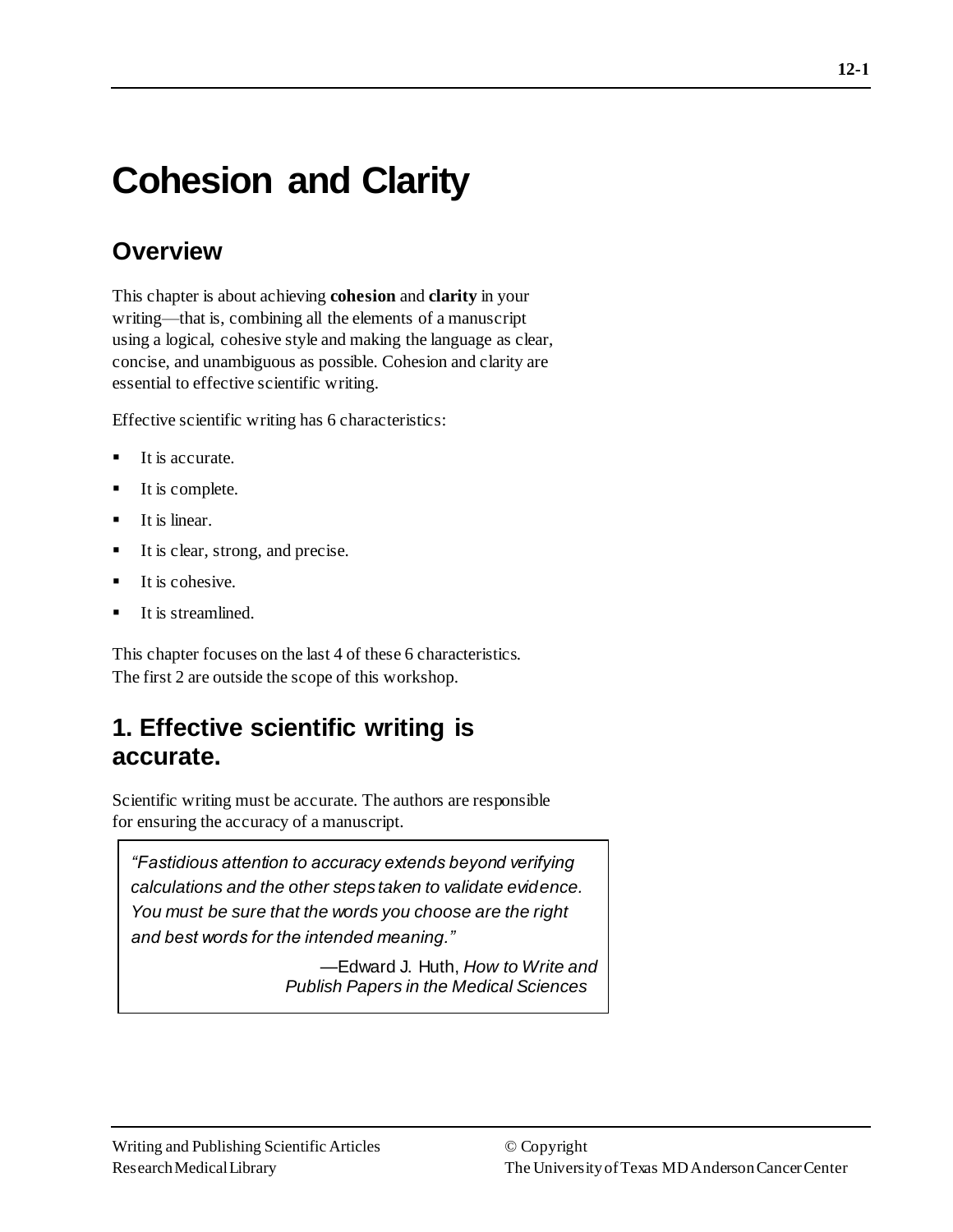# **2. Effective scientific writing is complete.**

Complete writing means that you have provided your readers with all the information they need to understand your story—no more, no less. English is a writer-responsible language rather than a reader-responsible language, which means that as a writer, you are expected to explain everything that your readers need to know—all the relevant facts and procedures and all the steps in the reasoning process that led you to your hypothesis and conclusion—in language your readers can understand. Learning how much to tell comes with practice and experience.

# **3. Effective scientific writing is linear.**

In *linear* writing, as the name suggests, thoughts and ideas are expressed sequentially, that is, in a line, and every new idea is connected to the previous ones. Linear style suits scientific writing because it is shorter, more direct, and easier to follow than some other writing styles.

If you think of writing as a set of directions to a certain destination, linear style would be a straight road with signs clearly marking each stage of the journey. Other styles might take a longer, less direct route to the same destination. (Such a route might allow travelers to take in more scenery along the way, but they are also more likely to get lost!)

Writing styles vary from culture to culture. According to Elaine Campbell, author of *ESL Resource Book for Engineers and Scientists,* "Japanese paragraphs tend to define by eliminating what a subject is not. French and Spanish writing may include digressive material to support a topic sentence, and Semitic languages [such as Arabic] develop paragraphs by a set of parallel constructions. Writing in English, in contrast, remains predominantly linear."

*"In the West, we tend most often to think and write in ways that are linear. In other words, we admire writing that 'gets to the point.'"*

—Composition Center, Dartmouth University (www.dartmouth.edu/˜compose/tutor/problems/esl.html)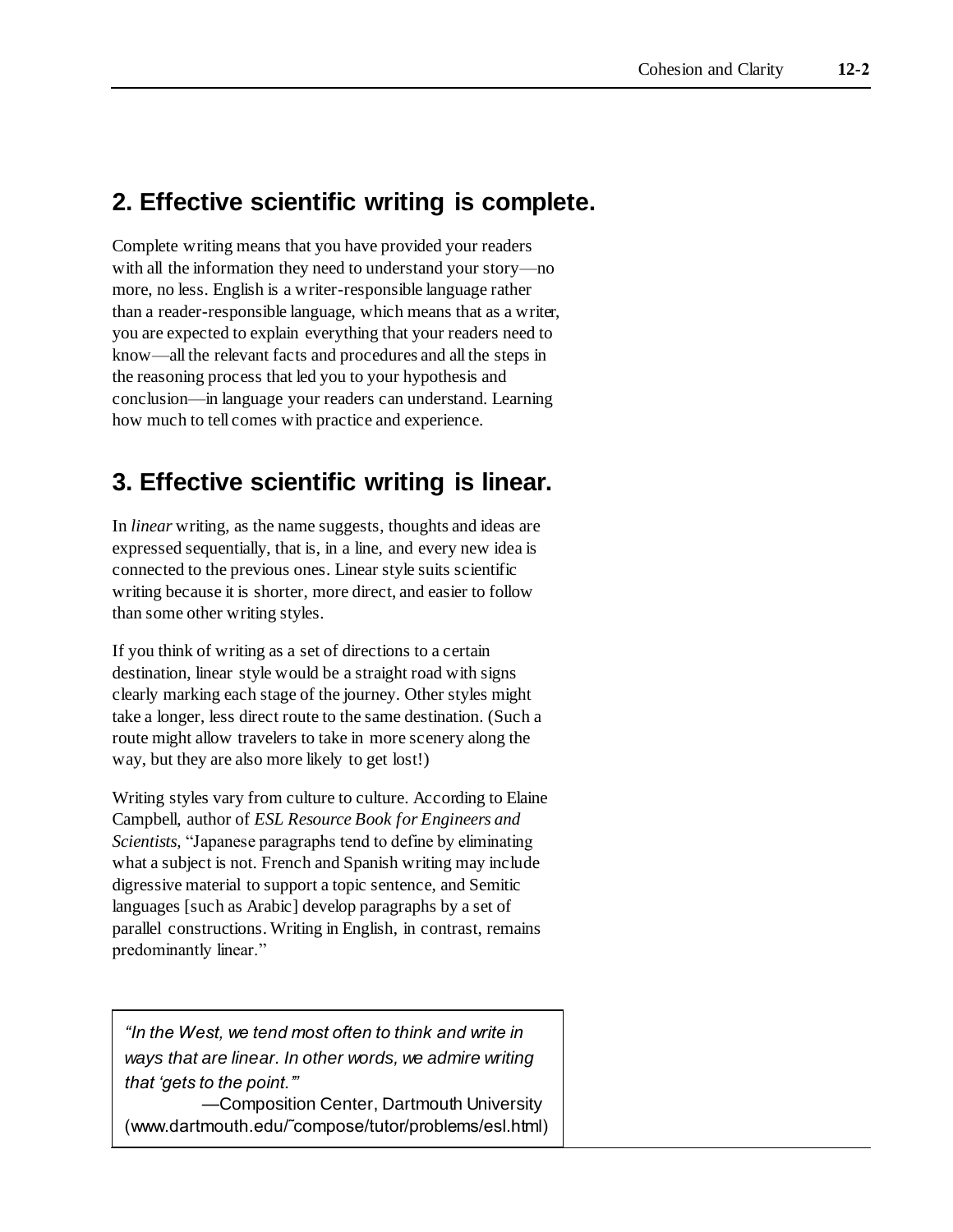Look at the characteristics of linear writing and nonlinear writing:

Linear writing

- Is sequential.
- States the thesis or topic first (that is, it has a hypothesis or topic sentence).
- Narrowly restricts the supporting evidence to the topic.
- Is deductive.

Nonlinear writing, on the other hand,

- Is digressive or circular.
- States the thesis or topic last or only implies it.
- Loosely connects the supporting evidence.
- $\blacksquare$  Is inductive.

### **Writing Linear Paragraphs**

The principles of linear writing apply to paragraphs and sections of a manuscript, as well as to manuscripts as a whole. The paragraph below is an example of linear writing. The topic is stated in the first sentence (in bold), and the next sentences all support or relate back to that sentence.

**How a polyQ tract contributes to aggregate formation and how the aggregates promote disease progression are still under debate**. On the one hand, polyQ proteins either on their own or in aggregates are neurotoxic in vitro and in vivo, supporting the notion that the polyQ tract is a critical structural component of pathogenesis. On the other hand, comparison of triplet repeat diseases has not yielded a simple correlation between polyQ tract length and clinical progression, and the cells most affected in these diseases often are not the sites of maximal polyQ aggregate formation. These findings imply that the aggregates themselves may be a symptom arising from the aberrant protein rather than a primary component of the pathogenic mechanism. (From Heintz, 2003\*)

(\*References are included at the end of this chapter.)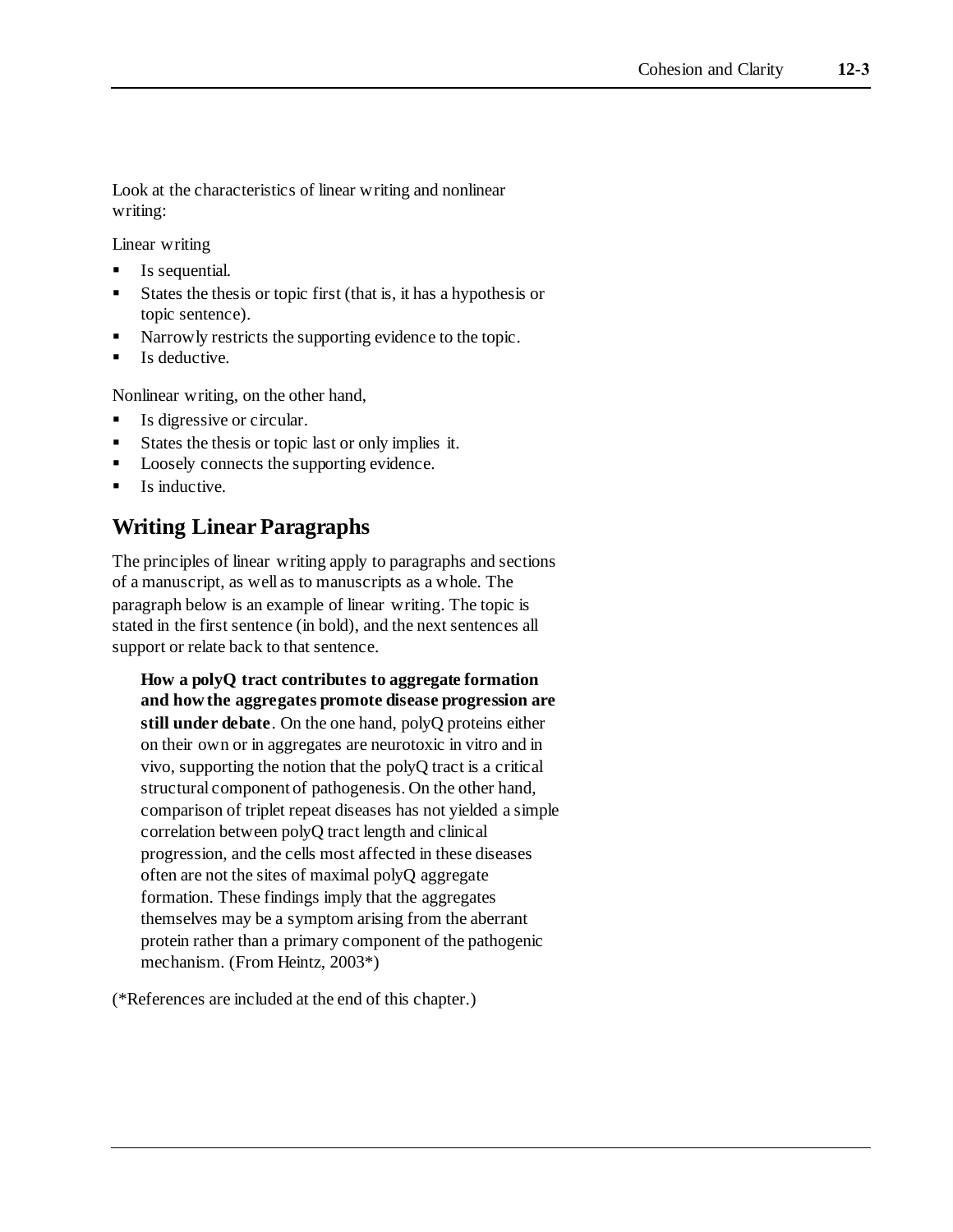### *Tips for Writing Linear Paragraphs*

Follow these tips for writing linear paragraphs in your scientific manuscript:

- Begin a new paragraph for each new idea.
- Keep paragraphs short (that is, several to a page).
- Include a topic sentence, usually at the beginning, and include only those sentences that relate to or support the topic.
- Connect the ideas within a paragraph in a clearly understandable order, using transitional words when appropriate.

Each tip is discussed in detail below.

#### **√ Begin a new paragraph for each new idea.**

In a unified paragraph, each sentence contributes to the discussion of the main idea. If 2 main ideas are present in a single paragraph, divide the paragraph into 2 paragraphs.

Look at the following example. *Is it unified? That is, does it have a single main idea and supporting sentences? If not, why not?*

FNA biopsy of palpable lesions has several benefits. First, it is quick. Second, it is associated with a low morbidity rate and is tolerated well by patients, most of whom do not even require local anesthesia. Third, the cells collected by FNA biopsy can not only be evaluated morphologically but also be used to perform a detailed immunophenotypic and molecular analysis. Fourth, FNA allows the pathologist to sample more than one area of the mass. The risks associated with the procedure are minimal: slight oozing of blood and a remote risk of infection. Although the risk of seeding theoretically exists, it is typically not seen. … (From Crapanzano, 2002)

The example begins with a discussion of the benefits of FNA biopsy. The topic then changes to the risks associated with the procedure. Thus, the paragraph contains 2 main ideas and is not unified.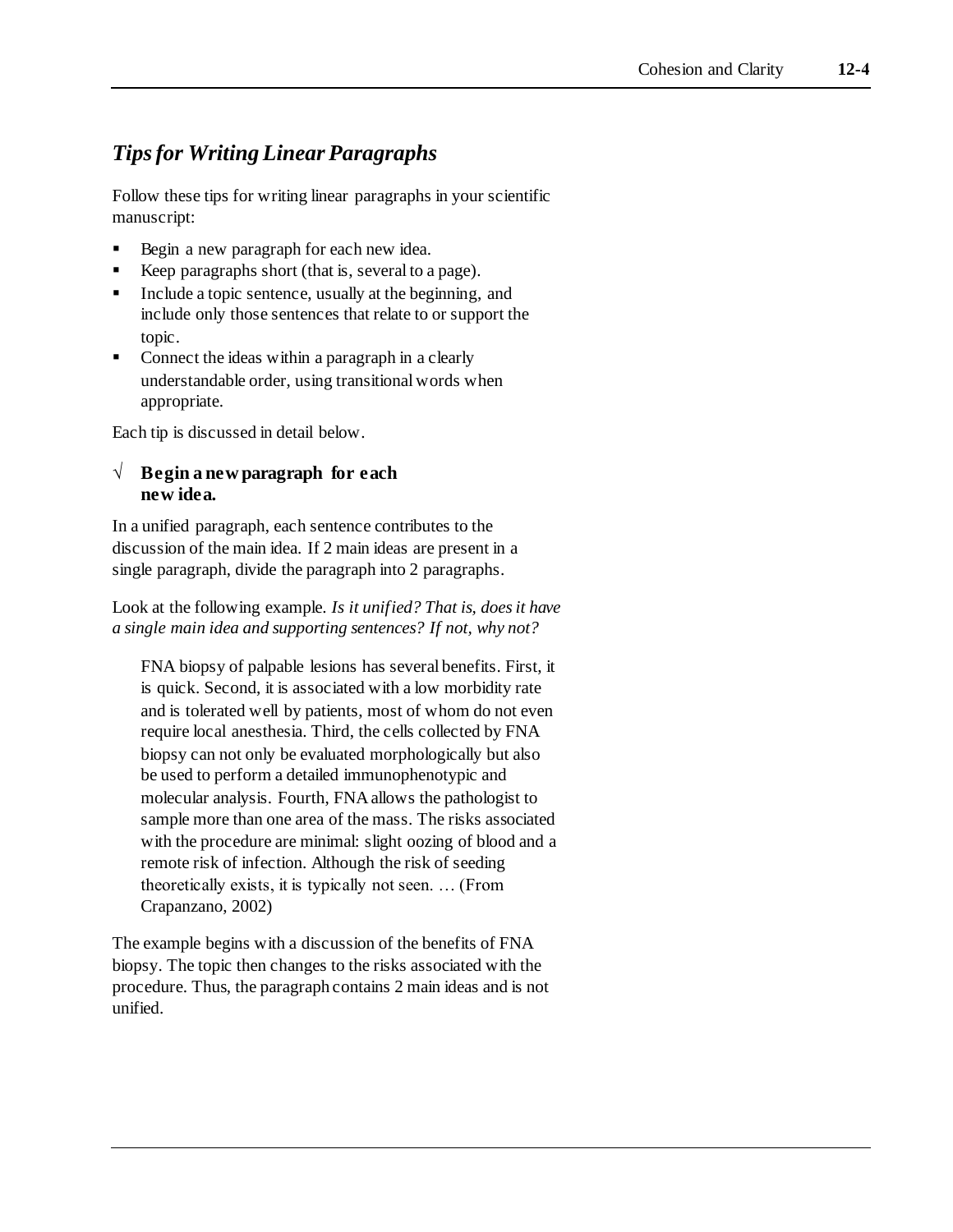In the original article, the information was divided as follows:

FNA biopsy of palpable lesions has several benefits. First, it is quick. Second, it is associated with a low morbidity rate and is tolerated well by patients, most of whom do not even require local anesthesia. Third, the cells collected by FNA biopsy can not only be evaluated morphologically but also be used to perform a detailed immunophenotypic and molecular analysis. Fourth, FNA allows the pathologist to sample more than one area of the mass.

The risks associated with the procedure are minimal: slight oozing of blood and a remote risk of infection. Although the risk of seeding theoretically exists, it is typically not seen. … (From Crapanzano, 2002)

#### **√ Keep paragraphs short (that is, several to a page).**

Paragraphs signal important units of thought—smaller than sections and subsections but bigger than sentences. They tend to be longer in scientific writing than in other types of writing, but in general, shorter paragraphs are preferred because they are easier to read and comprehend. An excessively long paragraph can be a sign of more than 1 main idea in a single paragraph.

#### **√ Include a topic sentence, usually at the beginning, and include only those sentences that contribute to or support the topic.**

A topic sentence tells the reader what the paragraph is about. It is *not* a statement of all the specific details supporting a point—it *is* the point: it states the main idea.

The topic sentence can be placed at the beginning, middle, or end of a paragraph, but it is most commonly stated at the beginning to alert readers to the topic and help keep them focused on the main idea.

In this example from *The New England Journal of Medicine,* the topic sentence is highlighted. Notice how everything that follows is related to this first, topic sentence.

**The usefulness of testing for the** *APOE* **4 allele is also limited.** Finding one or two *APOE* 4 alleles in a symptomatic person with dementia certainly increases the likelihood that one is dealing with Alzheimer's disease and might be used as an adjunct to clinical diagnosis. On the other hand, since 50 percent of patients with autopsy-proven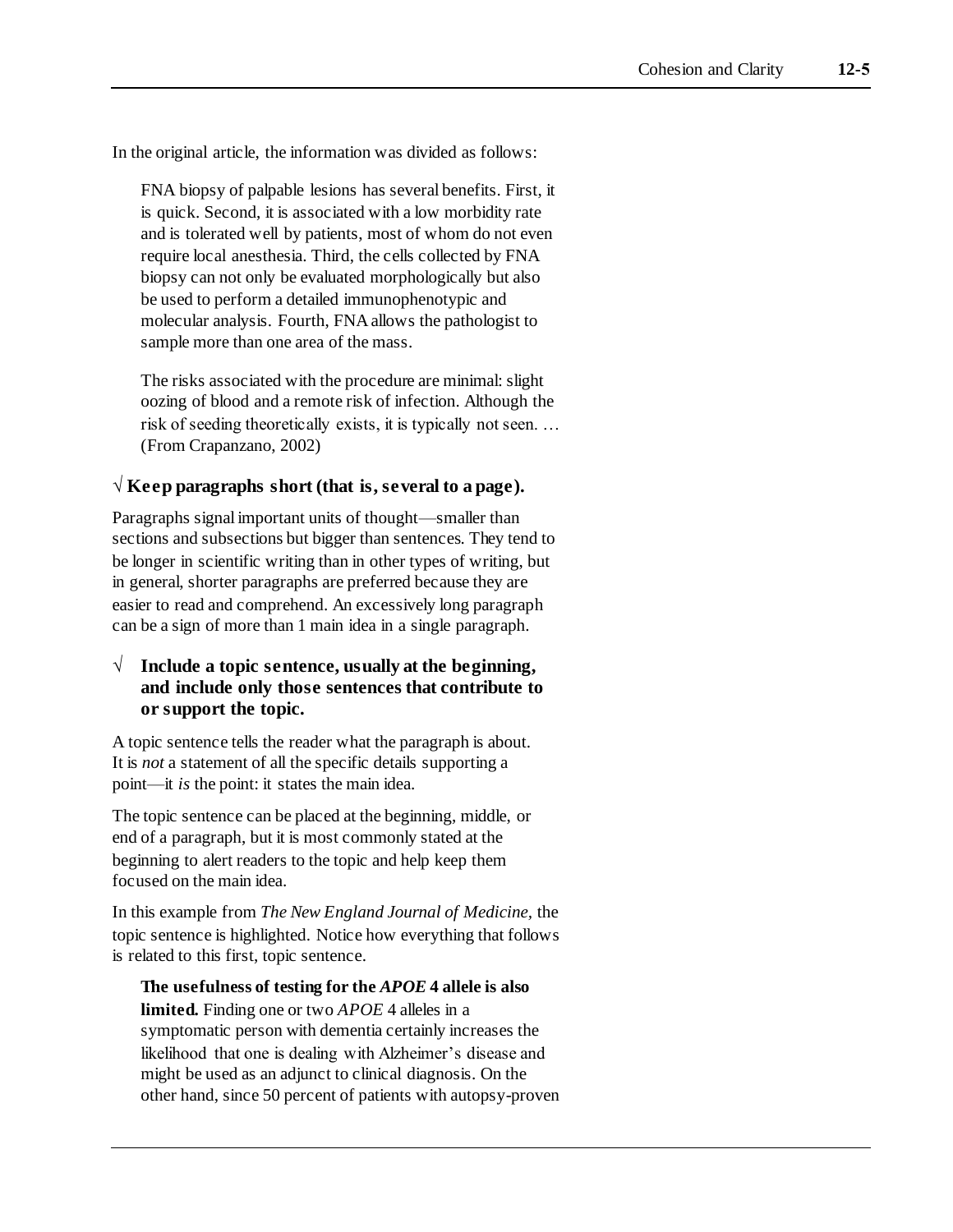Alzheimer's disease did not carry an *APOE* 4 allele, its negative predictive value in a symptomatic person is very limited. *APOE* 4 testing in asymptomatic persons has very poor positive and negative predictive values and should not be used. (From Nussbaum & Ellis, 2003)

#### **√ Connect the ideas within a paragraph in a clearly understandable order.**

A unified paragraph has a main idea, which is expressed in the topic sentence, and each sentence (or idea) in the paragraph should contribute to the discussion of that idea. To make the paragraph coherent and unified, however, the relationship among all the ideas must be clear, and the progression from each sentence to the next must be easy for readers to follow.

Transitional words and phrases, which will be discussed later in this chapter, are very useful in guiding the reader through the text and in making the connections between ideas clear.

Techniques such as using transitional phrases and repeating words are not effective, however, if the sentences being connected are not arranged in a logical order.

Consider the following paragraph. Notice how smoothly each sentence flows into the next. The first sentence, in italics, is the topic sentence. As the paragraph progresses, certain words and phrases, in bold, are repeated to keep readers from losing their way.

*When it comes to adaptive immune responses to HIV, antibodies have received much of the attention—and caused unparalleled frustration and confusion.* **Antibodies** typically **derail viruses** by binding to specific parts of their surface **proteins**, preventing the invaders from locking onto receptors on cell surfaces, the first step in establishing an **infection**. **HIV** long has befuddled AIDS vaccine developers because it overcomes almost every **antibody** that attaches to its surface **protein**, gp120. The central genius of the **virus** is that it copies rapidly and mutates frequently, creating a staggering number of **viral strains**. But over the years, researchers have fished a half-dozen **antibodies** from **infected** people that are remarkably potent—and work against many **strains of the virus**. (From Cohen, 2003)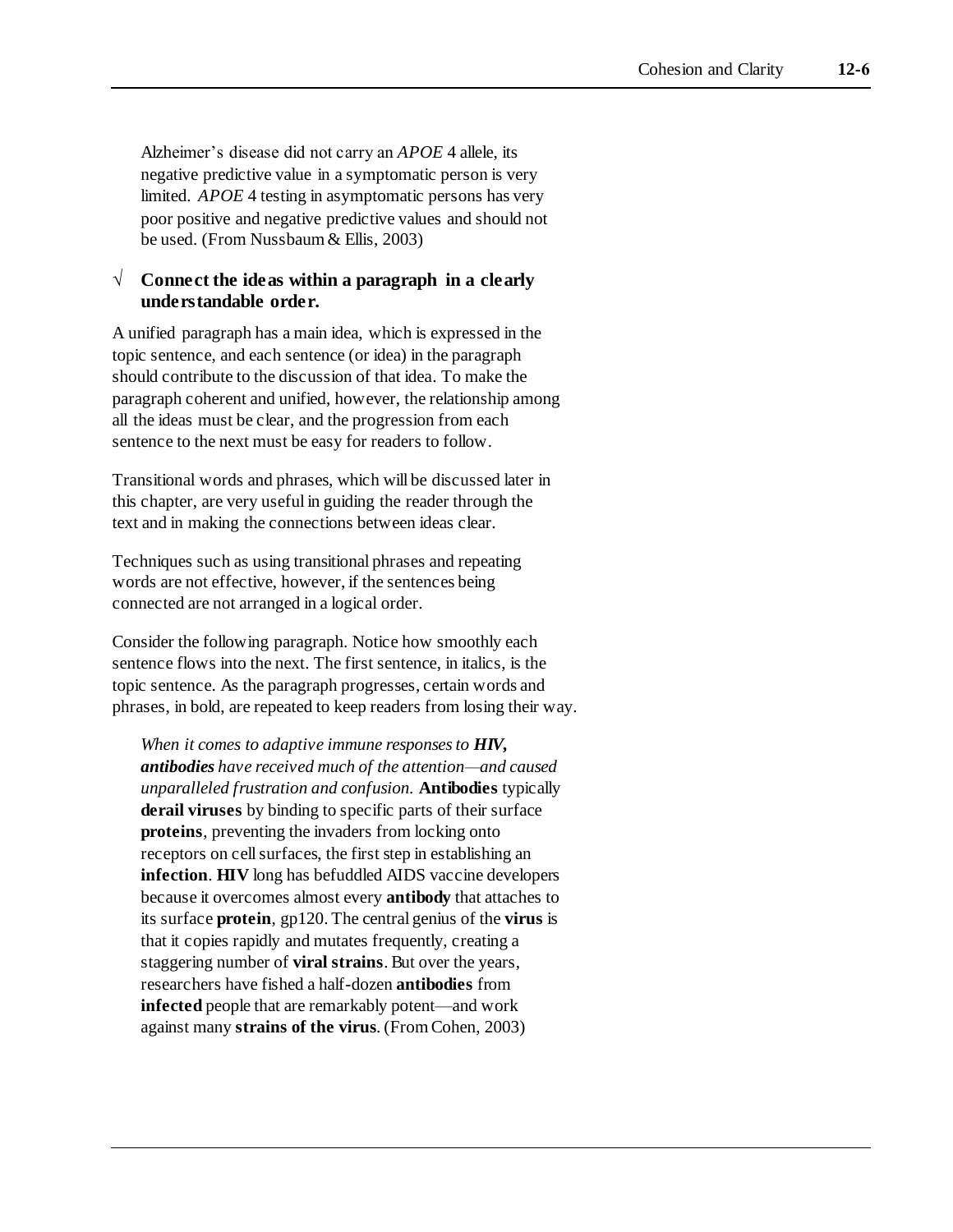### **Writing Linear Manuscripts**

As previously stated, the principles of linear writing apply to paragraphs, sections of a paper, and the entire paper.

### *Tips for Linear Manuscript Writing*

The following are tips for writing a manuscript in a linear style:

- State your hypothesis early and clearly.
- Include only the information that contributes to or supports the hypothesis statement or purpose statement, and tie the discussion and conclusion directly to that statement.
- Connect ideas in adjacent paragraphs.

Each tip is discussed in detail below.

#### **√ State your hypothesis early and clearly.**

Your hypothesis or purpose statement corresponds to your paper as the topic sentence does to a paragraph: it alerts readers to the main idea and helps keep them (and you!) focused. Guidelines for writing the hypothesis or purpose statement are presented in the chapters "Preliminary Steps in Writing a Scientific Manuscript" and "Writing the Introduction Section." Refer to these chapters for details.

**√ Include only the information that contributes to or supports the hypothesis statement or purpose statement, and tie the discussion and conclusion directly to that statement.**

The information in your paper should be limited to what is necessary to make the point, that is, to support your hypothesis statement, and to the experiments that form a linear and logical thought process. If you keep this principle of limiting in mind, your discussion and conclusion will naturally tie in to your hypothesis statement.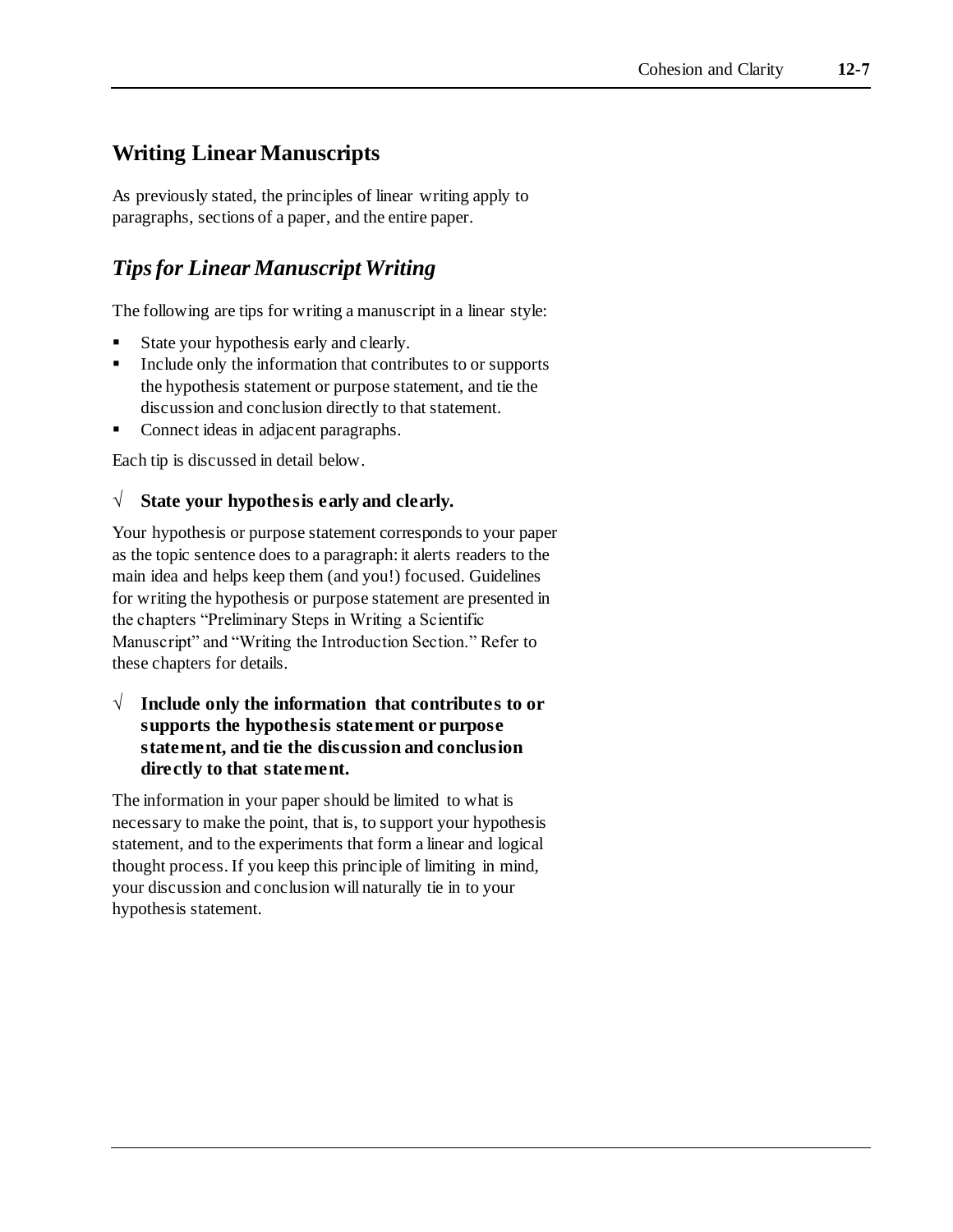*"I try to limit the experiments presented to those that form a linear and logical thought process…. If the experiment resides outside of this linear thought process, I am more hesitant to include it; rather, its results may be noted as 'data not shown.' If you cannot resist including such an experiment, then work hard on trying to find a logical tie-in that disrupts the flow as little as possible."*

> —Pierre D. McCrea, PhD Biochemistry & Molecular Biology

#### **√ Connect ideas in adjacent paragraphs.**

Connecting ideas between paragraphs is another important element of linear writing. This can be done by using connecting words and phrases. It can also be done by repeating words or phrases. Notice how the second paragraph is connected to the first in the following example:

Therapy for idiopathic venous thromboembolism typically includes a 5- to 10-day course of heparin followed by 3 to 12 months of oral anticoagulation therapy with full-dose warfarin.… In observational studies, full-dose warfarin is associated with rates of major bleeding episodes ranging from 5 to 9 percent annually. Similarly, an annual rate of major hemorrhage of 3.8 percent was observed in a recent trial of full-dose warfarin despite careful on-site monitoring of anticoagulation therapy.

**In contrast,** low-intensity warfarin carries a low risk of bleeding when used on a long-term basis, and such therapy may require less frequent monitoring…. (From Ridker et al., 2003)

Another way to connect paragraphs is to lead from the final sentence in 1 to the topic sentence in the next. Look at the example below, which shows the first and last sentences of the first paragraph and the first sentence of the following paragraph. Notice how the 2 paragraphs are connected: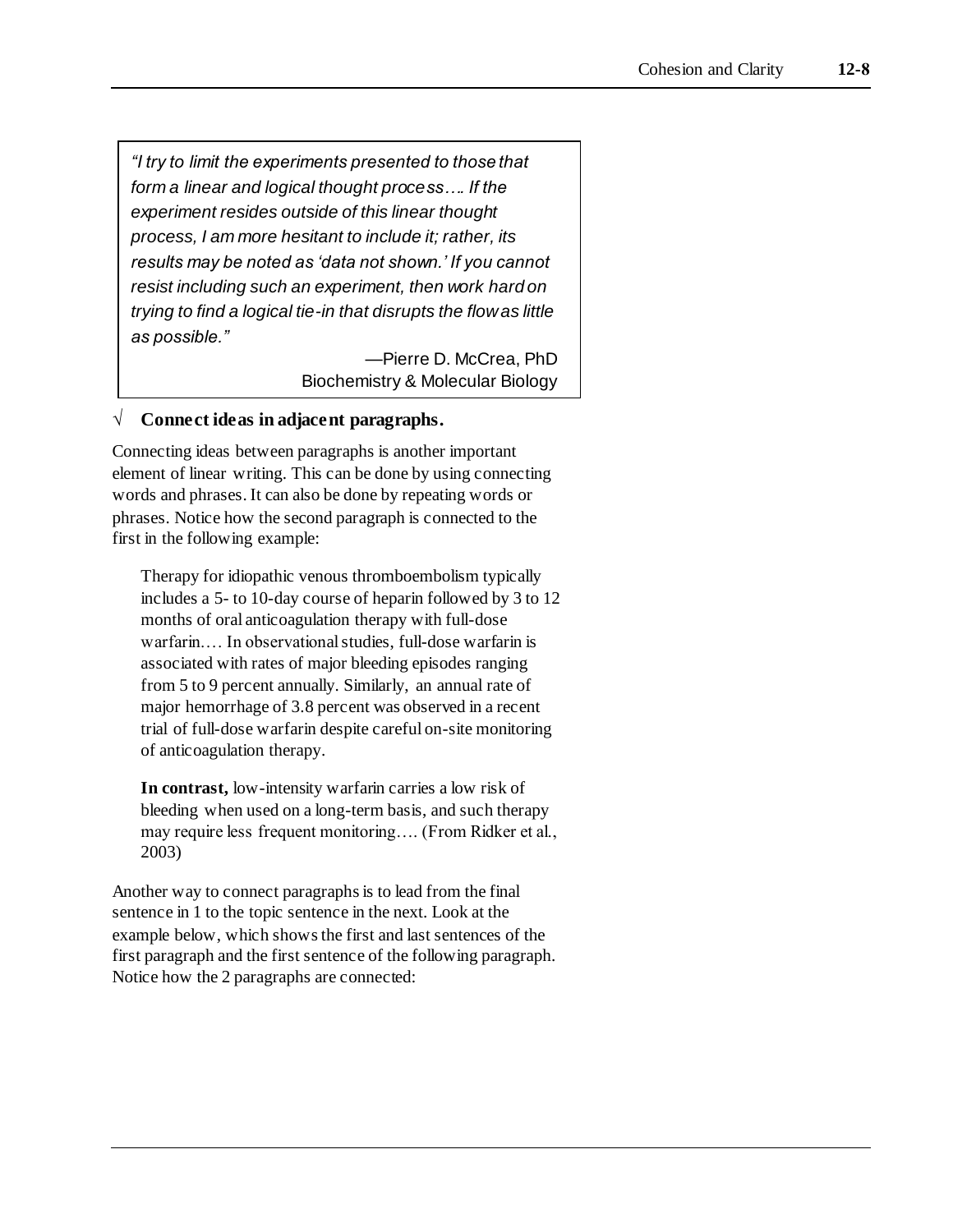There has been a dramatic increase in the worldwide prevalence of obesity…. From this perspective, most weight gain represents a subtle imbalance in an otherwise tightly regulated **hormonal system.**

**Several hormones** are now known to influence the appetitecontrol centers located in the hypothalamus…. (From List & Habener, 2003)

# **4. Effective scientific writing is clear, strong, and precise.**

For scientific writing to be most effective, the language must be clear, strong, and precise. *Why are these characteristics so important?* Readers must be able to understand an author's meaning; misunderstandings can waste time and are potentially embarrassing. Writing that is clear is easier to understand and remember.

### *Tips for Clear, Strong, Precise Writing*

Books on English writing style generally agree on certain techniques that lead to clear, strong, precise writing:

- Use words that are precise and strong rather than vague, general, or ambiguous.
- Use first-person voice rather than third-person voice.
- Use active verbs rather than passive verbs.
- Avoid vague introductory phrases and vague pronouns.
- Use *a, an,* and *the* appropriately.
- Introduce a term before using its acronym or abbreviation.

Each of the techniques above is discussed in detail below. (**Note:**  In English, commas are commonly used to help clarify meaning within sentences. Details and examples on using commas correctly are included at the end of this chapter.)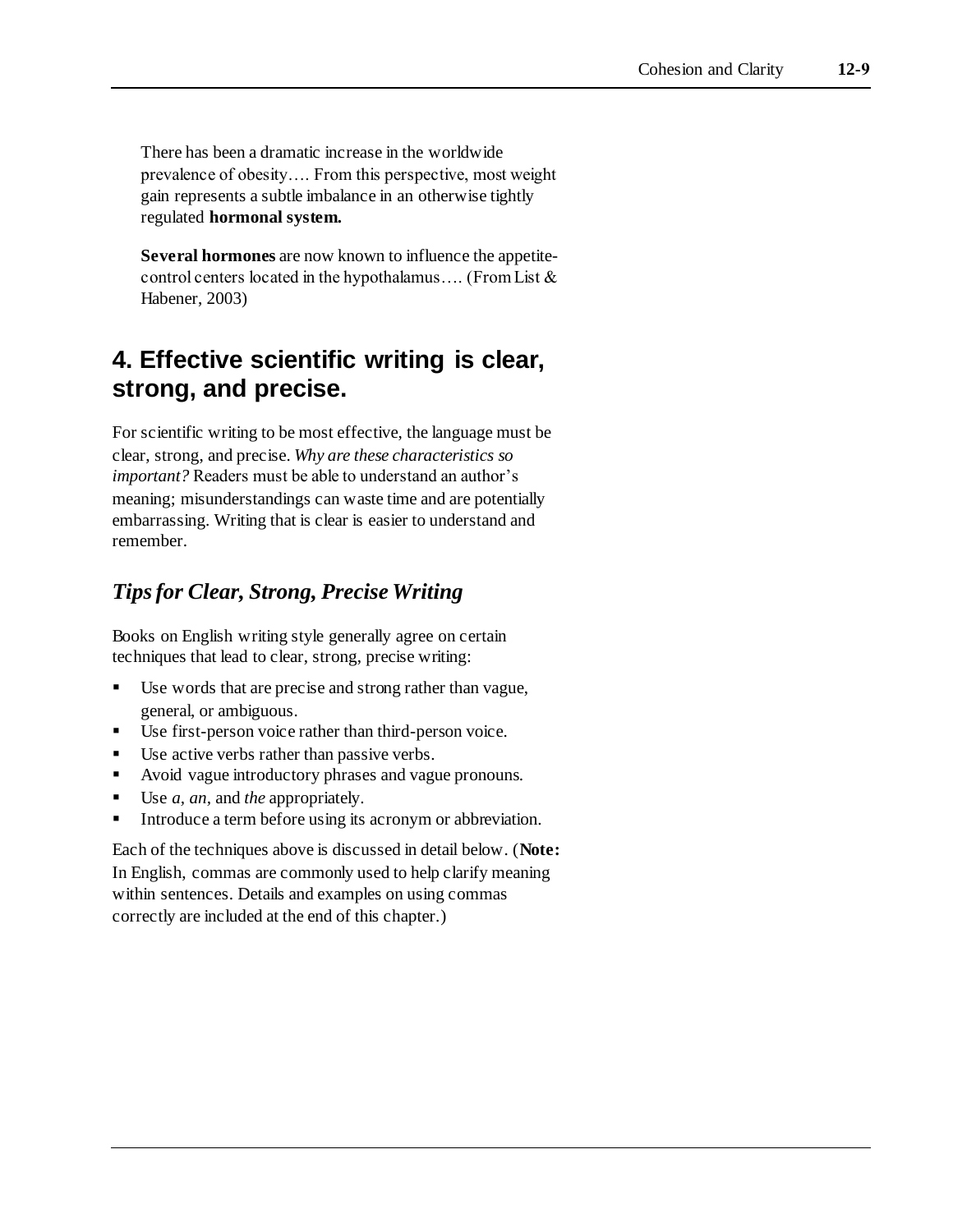*"Steady movement, a quality of fluent and graceful prose, should run through an entire paper. The stopping points at ends of paragraphs and ends of sections should not really be stops but pauses that close out units of thought and signal to the reader that a new start is about to be made."* —Edward J. Huth, *How to Write and* 

*Publish Papers in the Medical Sciences*

#### **√ Use words that are precise and strong rather than vague or general.**

Precise words enable your readers to understand and visualize your message. In the examples below, notice the differences in precision between the words in italics:

*Weak: Many older people* have bone fractures each year.

*Better:* In the United States, *nearly 1 million* fractures occur annually *in people over the age of 65 years.* (From Boyden et al., 2002)

Strong, precise action verbs are more descriptive and tell the reader much more than do such vague, weak verbs as *be, do, make, have, seem, appear,* and *exist*.

*Weak:* The other method *is dependent on* DNA uptake facilitated by polyethylene glycol.

*Better*: The other method *depends on* DNA uptake facilitated by polyethylene glycol.

*Weak*: The results *seem to suggest* that the patients who were given imatinib mesylate had milder side effects than did the patients given conventional therapy.

*Better*: The results *suggest* that the patients who were given imatinib mesylate had milder side effects than did the patients given conventional therapy.

You can sometimes strengthen a sentence by changing a noun to a verb:

*Weak:* We *conducted an investigation.*

*Better:* We *investigated*….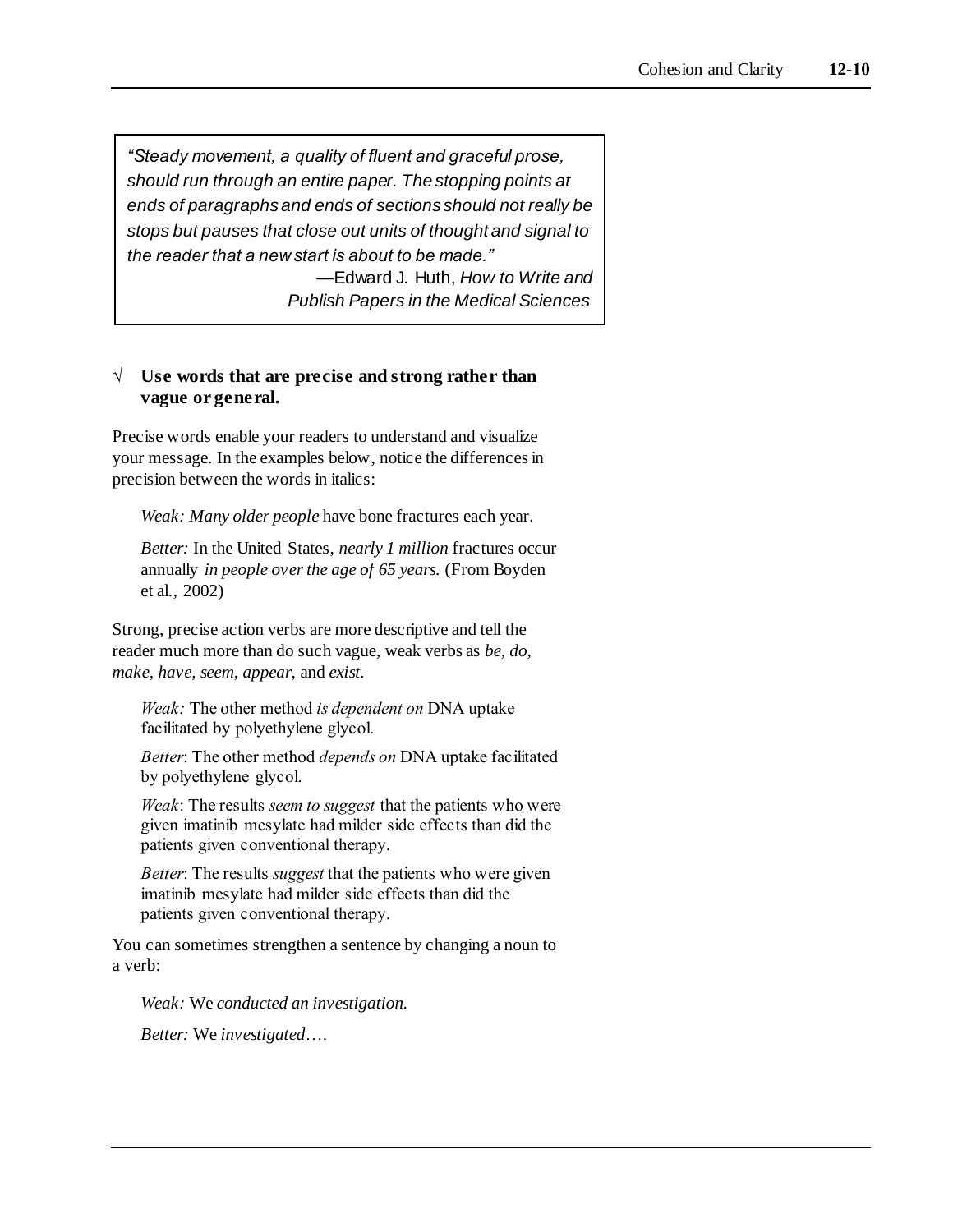*Weak:* The patient's condition *showed improvement* after the second round of BEP.

*Better:* The patient's condition *improved* after the second round of BEP.

#### **√ Use first-person voice rather than third-person voice.**

Many writers avoid personal pronouns like "I" and "we," thinking that *first person* is informal and less objective. However, in writing your paper, using first-person pronouns is appropriate and can be an important signal for distinguishing your work from someone else's.

*Weak: The authors performed* biochemical analyses.

*Better: We performed* biochemical analyses.

#### **√ Use active verbs rather than passive verbs.**

Active verbs are concise and direct. *Why is this?* In English, the natural word order is *subject-verb* and *subject-verb-object.* In both patterns, the verbs are active verbs.

*subject-verb: The tumor grew.*

*subject-verb*-object: *The mice ate* a high-calorie diet.

Passive sentences reverse the natural word order of English; in other words, the object moves forward and becomes the subject:

original object*-verb-original subject* A high-calorie diet *was eaten by the mice.*

Notice the differences in the active and passive sentences. First, the passive sentence is longer (and as you will see later in this chapter, readers of English prefer shorter sentences). Second, the passive requires the use of the verb *to be* (*is/are, was/were*), a weak verb; thus, passive sentences are naturally weaker.

There are times, of course, when a passive verb is appropriate. In the examples below, the doer is unknown, unimportant, or less important than the result: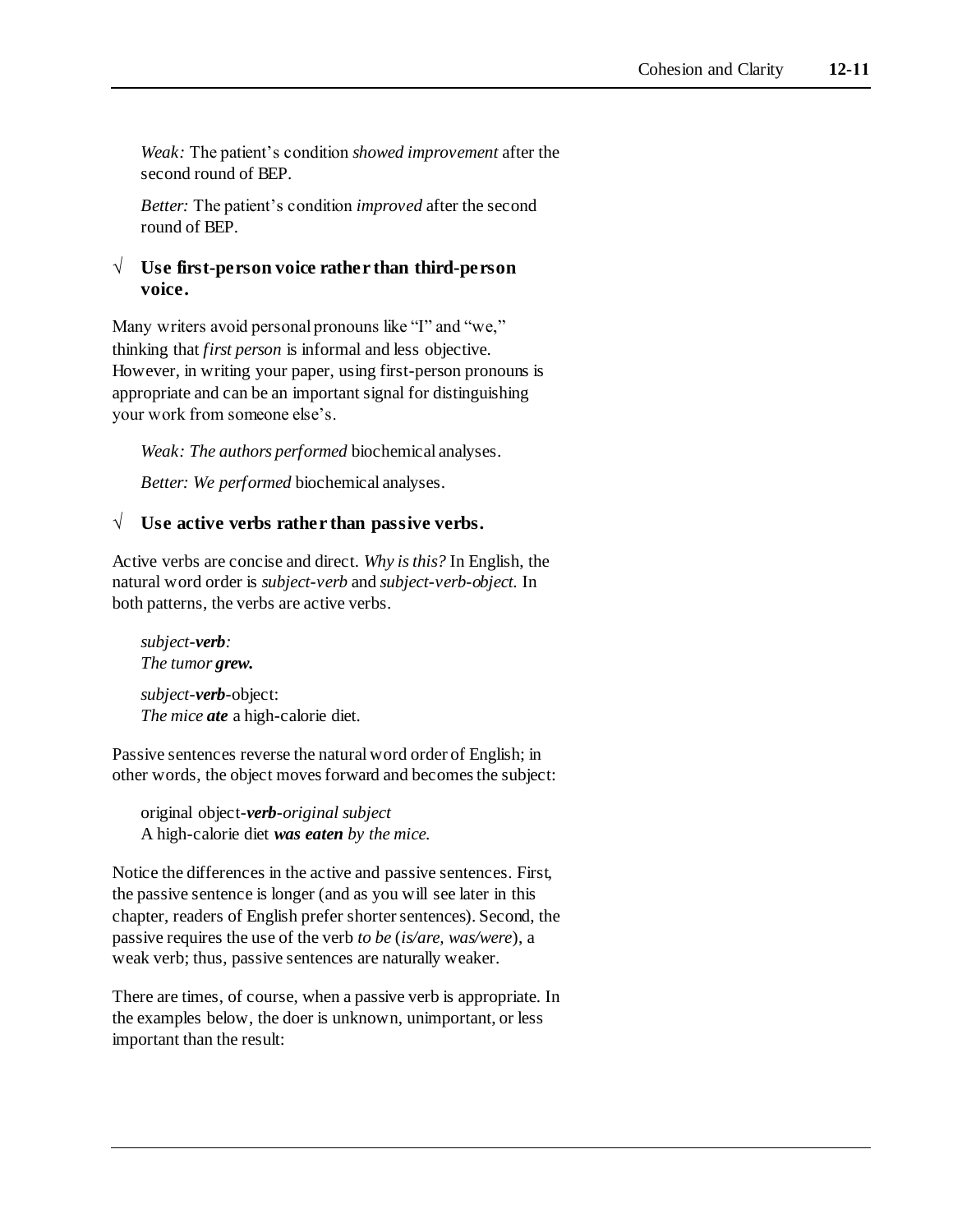*Correct:* The sections **were incubated** with normal goat serum.

*Correct:* Although this new, structure-based approach **has not been tested** yet, other prediction tools have already begun to prove their mettle. (From Hagmann, 2000)

### **Activity 1**

Revise these sentences to make the verbs in bold active instead of passive:

- 1. Telomerase activity **was induced by** ectopic expression of BTAK/Aurora-A. (From Gritsko et al., 2003)
- 2. Further evidence that MC4R mutations are not so rare **was provided by** Farooqi and coworkers. (From List & Habener, 2003)

#### **√ Avoid vague introductory phrases and vague pronouns.**

Replace *There are*, *It is,* and *This is* with expressions that get right to the point.

*Weak: It was* important to identify the x....

*Better: Identifying the x was*important….

*Weak: There is* an increased risk of lung cancer associated with smoking.

*Better: An increased risk of lung cancer is associated* with smoking.

*Best: Smoking increases* the risk of lung cancer.

#### $\sqrt{\ }$  **Use** *a, an,* **and** *the appropriately.*

For non-native speakers of English, learning when to use articles (*a, an,* and *the*) in English—and when not to—can be a challenge. Because these small but important words are so critical for clear, precise writing, a review of articles is included at the end of this chapter.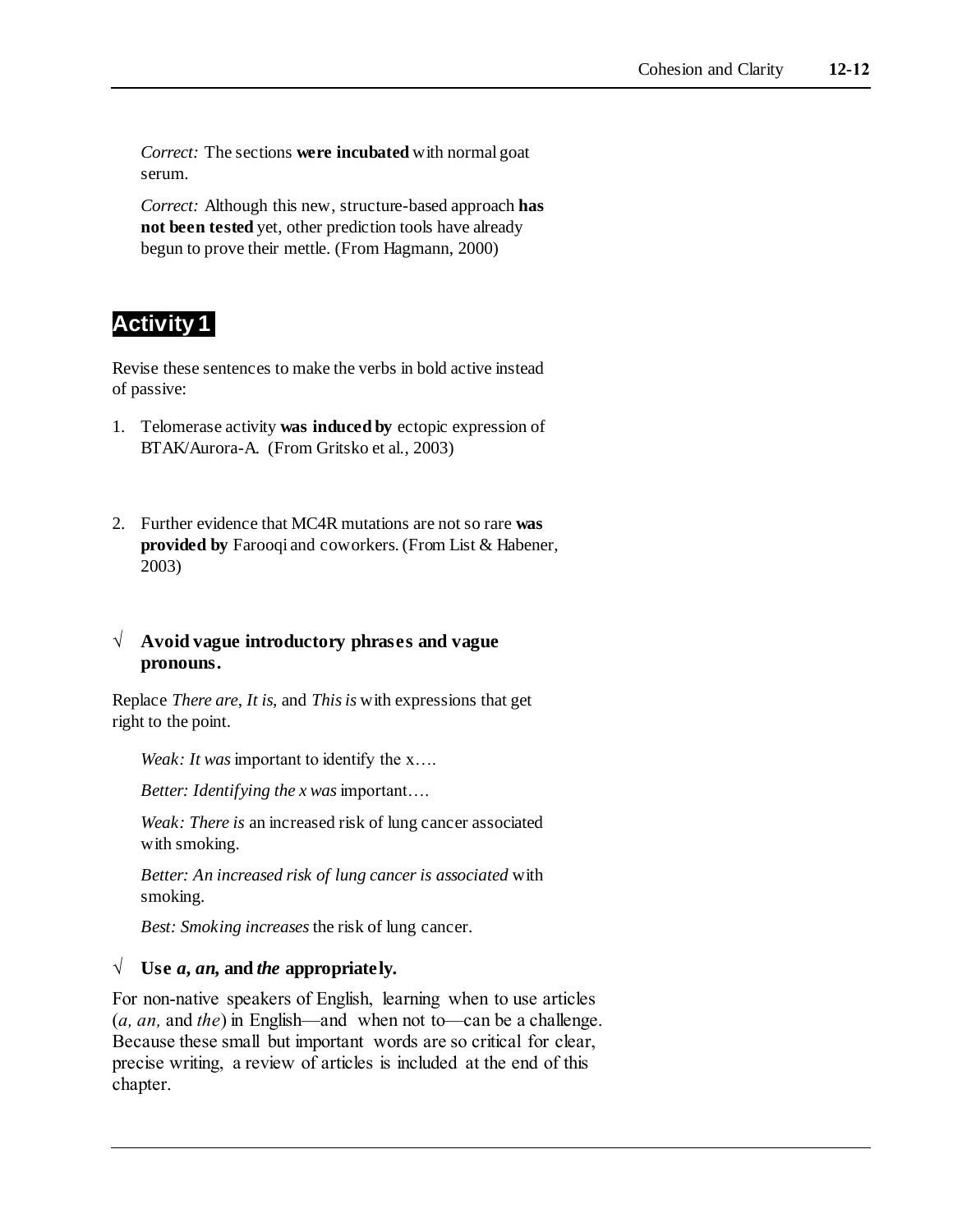*Correct:* A few mice died. (The meaning is equivalent to *"Some mice died.")*

*Also correct:* Few mice died. (The meaning is equivalent to *"Not many mice died.")*

#### **√ Introduce a term before using its acronym or abbreviation.**

In your paper, introduce an abbreviation at first mention of the term, and then use it consistently thereafter.

*Incorrect:* We then applied the model to evaluate the risk of lung cancer among smokers enrolled in a study of lung cancer screening with *CT (computed tomography).*

*Correct:* We then applied the model to evaluate the risk of lung cancer among smokers enrolled in a study of lung cancer screening with *computed tomography (CT).* (From Bach et al., 2003)

*Incorrect:* The loss of function of specific genes known as *metastasis suppressor genes (MSGs)* is an important event during the progression toward a malignant phenotype. *These metastasis suppressor genes* suppress the formation of overt metastases….

*Correct:* The loss of function of specific genes known as *metastasis suppressor genes (MSGs)* is an important event during the progression toward a malignant phenotype. *MSGs*  suppress the formation of overt metastases…. (From Keller et al., 2002)

*Note:* In general, do not use an abbreviation in a manuscript unless the term is used 5 or more times.

# **Activity 2**

In the 3 sentences below, how can the sentences be made stronger by changing the words in bold?

1. The prevalence of obesity has increased **a lot** worldwide. (From List & Habener, 2003)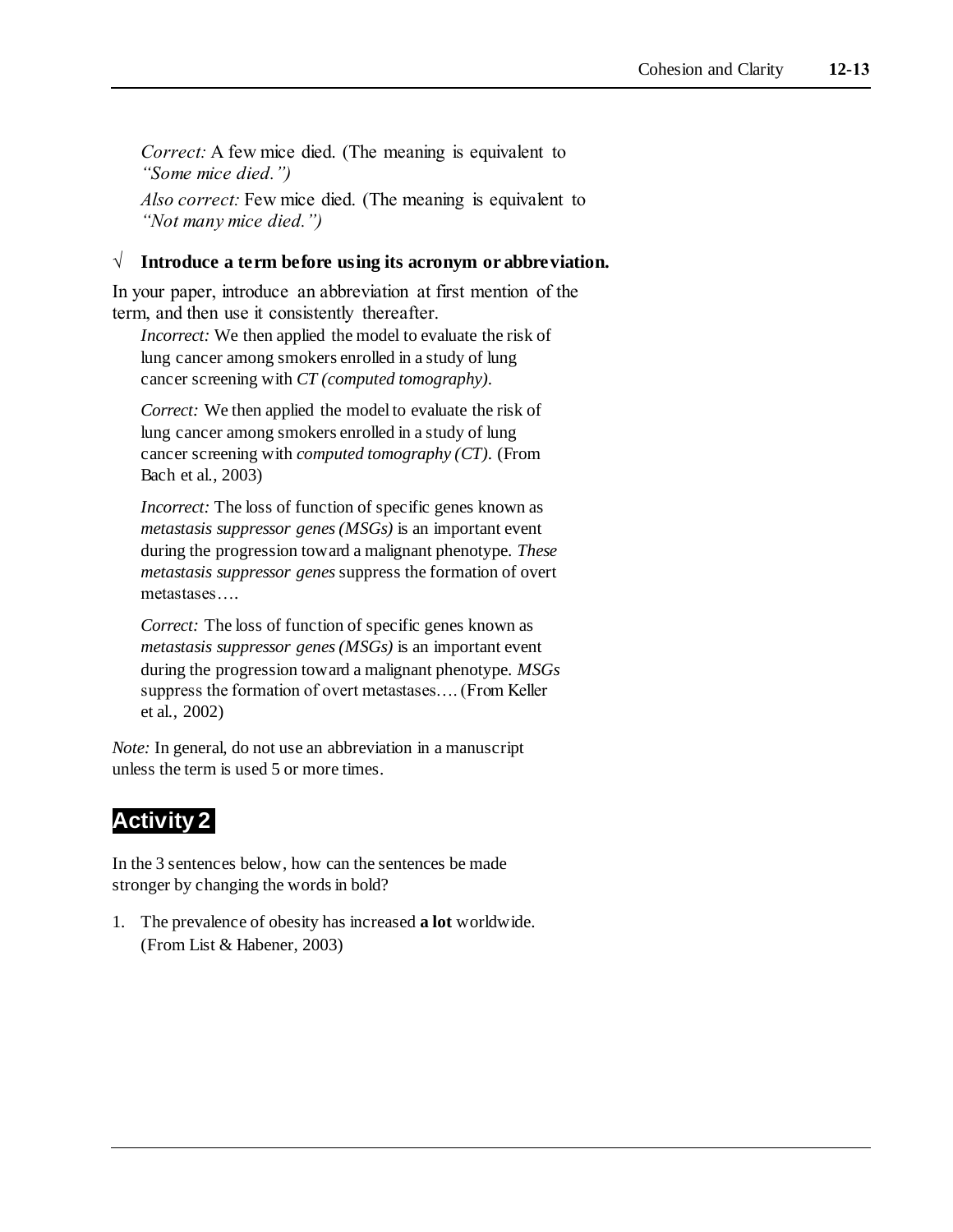2. The findings of Branson and coworkers, however, must be interpreted with caution since they **are different** from earlier findings of a prevalence of binge-eating disorder of 5 percent among carriers of *MC4R* mutations.5 (FromList & Habener, 2003)

3. **There are** three primary routes for human exposure to the carcinogen 4-aminobiphenyl (ABP): skin contact, inhalation, and ingestion. (From Tsuneoka et al., 2003)

*"Scientific writing, unfortunately, has become full of jargon and hard to understand by people who are not in that particular sub-area. We are lousy at communicating. But being an effective writer means being able to communicate to your audience clearly."*

> —Faith M. Strickland, PhD Immunology

# **5. Effective scientific writing is cohesive.**

Cohesive writing shows **connectedness** and **consistency** in the message and details. *Why is cohesion important to scientific writing?* It ensures that ideas are connected and presented logically, and it helps readers follow the author's line of reasoning. Many of these characteristics overlap with those of linear writing.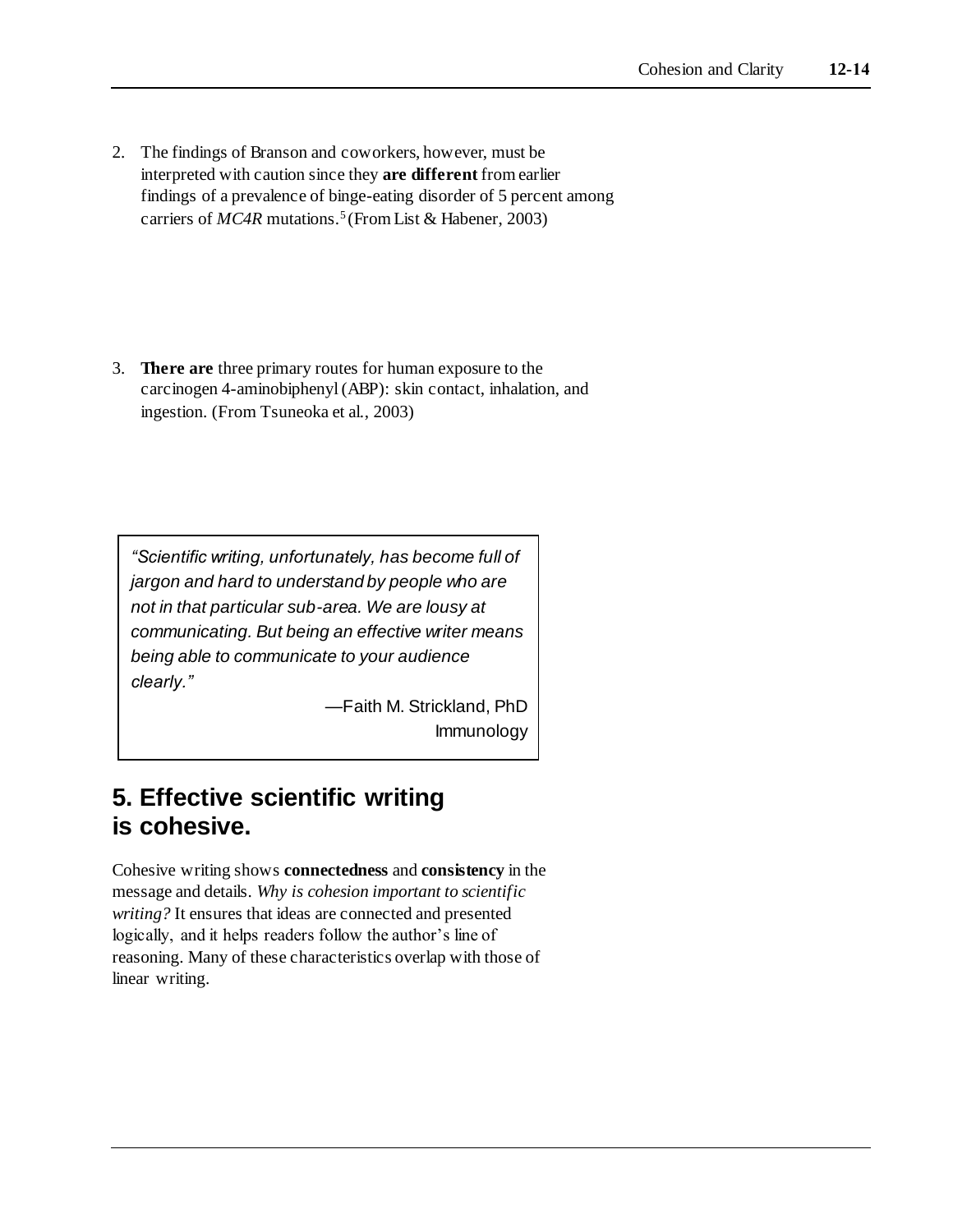### *Tips for Cohesive Writing*

Here are some tips for making your writing more cohesive:

- Use transitional words and phrases to connect ideas.
- Repeat key terms as often as needed; do not substitute new words for terms already introduced.
- Use parallel structures in writing sentences and expressing thoughts in paragraphs.

Each tip is discussed in detail below.

#### **√ Use transitional words and phrases.**

A useful tool for connecting sentences and ideas, that is, for *transitioning* between them, is transitional words. Transitional, or connecting, words can help show the connection between a particular sentence and the sentences before and after it.

Transitional words can be used within sentences, between sentences, and between paragraphs. Some of the most common ones are *but, and, or, if, so, so that, first, second, last, although, however, moreover, also, in addition, for example, furthermore, therefore, thus,* and *finally.* Even words like *it/they* and *this/these* can be used to connect words and ideas.

In the example below, *thus* connects the 2 sentences, and *although* connects the 2 parts of the second sentence by contrasting 2 ideas:

One example of abnormal molecular physiology is the missing link between genes and behavior. *Thus, although* it is becoming clearer how hypothalamic neuropeptides control the amount of food we eat, further investigation is needed to establish the role of neuropeptides in determining the amount we eat at one sitting. (From List & Habener, 2003)

In the following example, *in fact* emphasizes or intensifies what follows:

Neurons may be particularly sensitive to free radical damage during aging. *In fact,* overexpression of Cu/Zn SOD in only motor neurons can extend *Drosophila* life-span by 48%. (From Wolkow et al., 2000)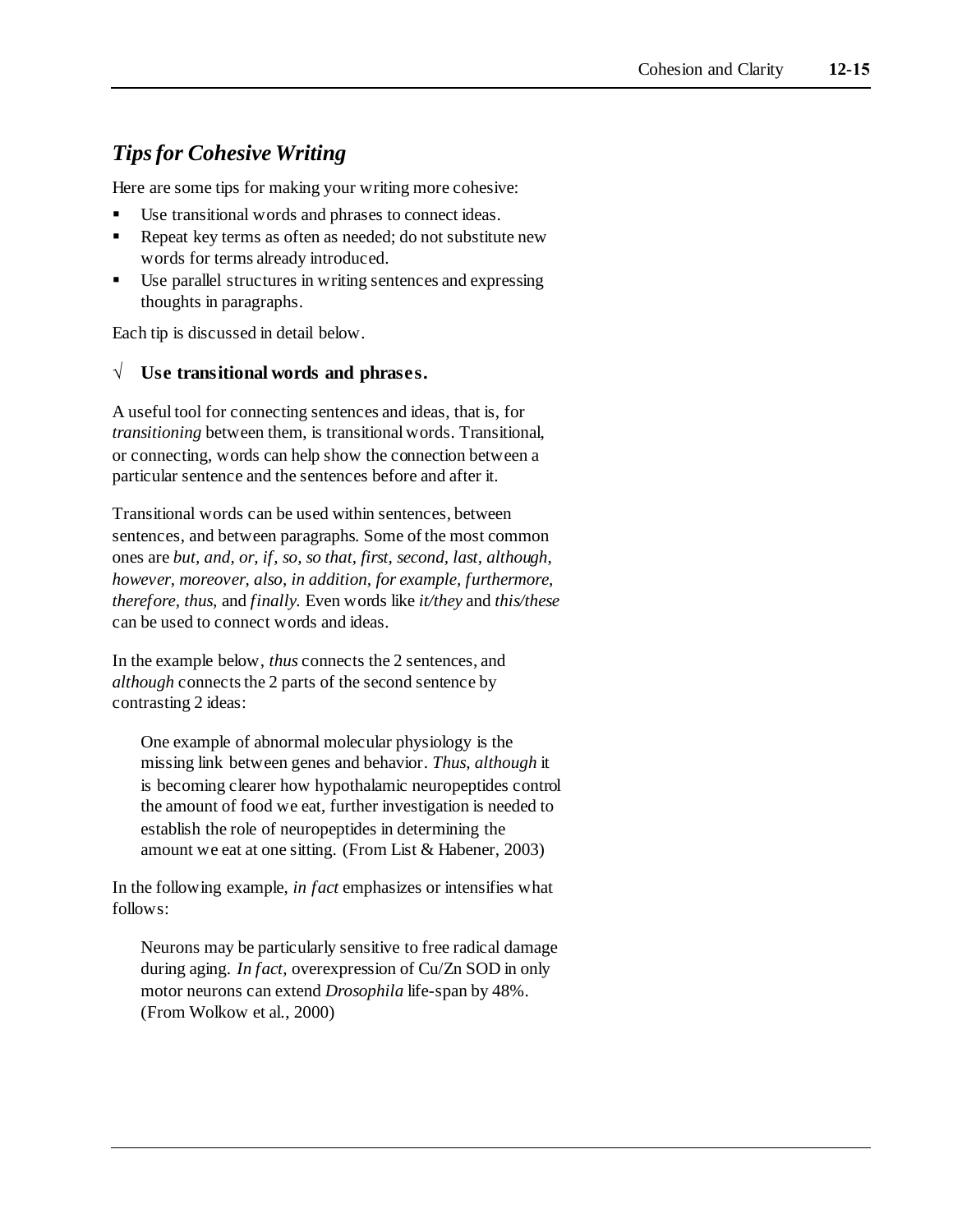In the example below, *Such analyses* connects to *microarrays* in the previous sentence:

Other researchers are using microarrays to help uncover the genetic programs that cause lymphocytes to follow one developmental path instead of another or to become activated when they "see" a pathogen during normal immune responses. *Such analyses* can also provide clues to what goes wrong either in autoimmunity or in immune deficiencies. (From Hagmann, 2000)

In the example below, *These* and *they* carry the meaning of *candidate epitopes:*

But in less than a day, TEPITOPE slashed that unworkable number to 130 candidate epitopes, all predicted to bind to many different MHC alleles. *These epitopes* can now be tested to see whether *they* evoke an immune reaction. (From Hagmann, 2000)

English has a huge variety of transitional words, many with meanings that are close but not exactly the same. A list of transitional words grouped by general meaning has been included at the end of this chapter.

# **Activity 3**

Add the transitional words listed on the next page in the blanks of this paragraph:

```
A ___________ study on ductal breast cancer showed that 
overexpression of BTAK/Aurora-A protein was independent of 
tumor histopathological type and was not correlated with tumor 
size and lymph node metastases.16_________ studies showed 
that alterations in BTAK/Aurora-A are associated with poor 
prognosis in gastric cancers and with high grade/late stage in 
breast and bladder cancer.<sup>25-27</sup> In the present study, __________,
BTAK/Aurora-A protein kinase was preferentially 
activated/overexpressed in low-grade and early-stage ovarian 
cancer, as well as LMP, there was no statistical
```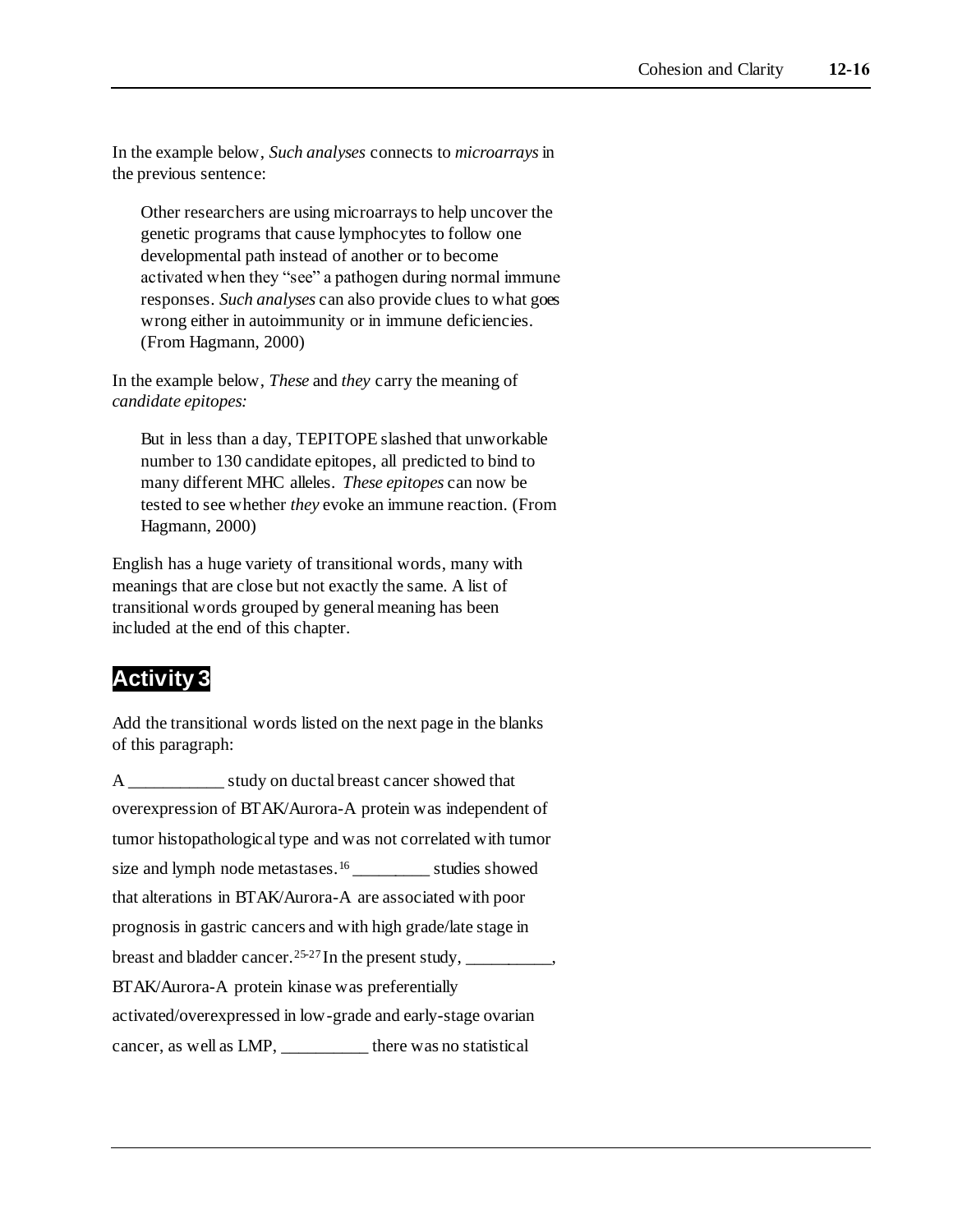significance at the kinase level between low-grade/early-stage and high-grade/late-stage tumors. (Adapted from Gritsko et al., 2003)

*although however other previous*

#### **√ Repeat key terms as often as needed; do not substitute new words for terms already introduced.**

Although monotonous repetition of a word or group of words can be avoided by the use of pronouns, some repetition is good. Repeating key terms makes it clear to readers that a topic has not changed; on the other hand, varying key terms (for example, *radical surgical resection*, *complete surgical resection*, and *surgical extirpation*) can confuse readers and may lead them to think the topic has changed when it has not.

The following paragraph would be clearer if the same term were used for each item in bold:

The association of a family history of **prostate adenocarcinoma** with a number of clinical and pathological features has been investigated in several studies,  $7-19$  but no specific characteristics have been identified to distinguish familial **prostate cancer** cases from sporadic cases. Therefore, we have also examined whether reporting of a family history of **prostate carcinoma** varied with the grade of disease in the cases. (Adapted from Staples et al., 2003)

#### **√ Use parallel structures in writing sentences and expressing thoughts in paragraphs.**

Bruce Ross-Larson, author of *Edit Yourself,* writes, "Words and groups of words that do the same work are easier to read if they are similar (parallel) in grammatical constructions…. The construction of sentences presenting similar facts or ideas should be parallel, too, as should any recurring sentence parts."

Look at these 2 sentences joined by *however.* Notice how parallel, that is, how similar in structure, the 2 sentences are:

Studies of daf-2 genetic mosaic animals showed that animals lacking daf-2 activity from the entire AB cell lineage, which generates nearly all of the hypodermis and nervous system and half of the pharynx, have extended life-spans. *However,*  mosaic animals lacking daf-2 activity from blastomere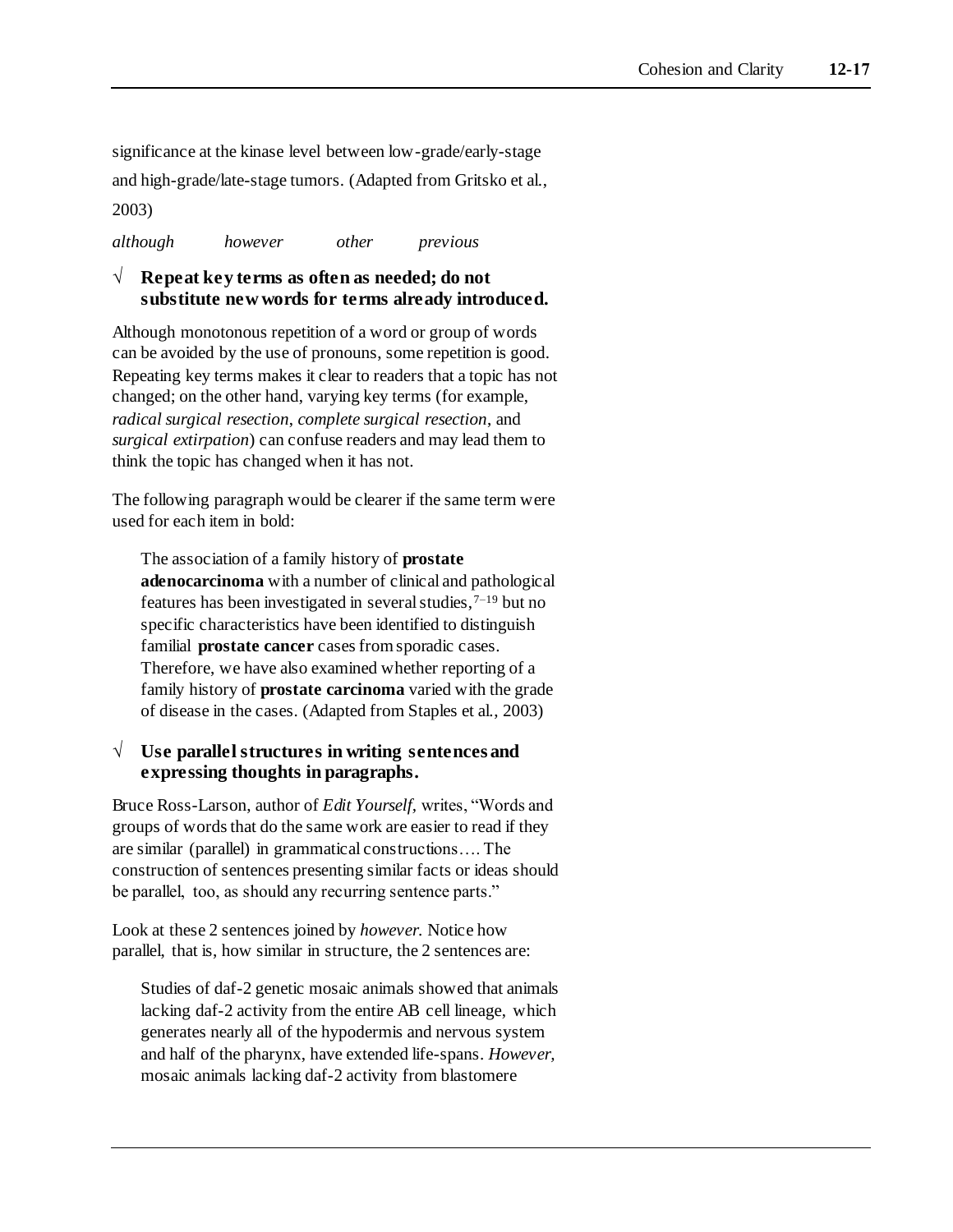daughters of AB, which generate about half of the hypodermis, nervous system, and pharynx, did not have extended life-spans. (From Wolkow et al., 2000)

| Sentence 1:                                                                    | Sentence 2:                                                               |  |
|--------------------------------------------------------------------------------|---------------------------------------------------------------------------|--|
|                                                                                | However,                                                                  |  |
| Studies of daf-2 genetic mosaic animals showed that                            |                                                                           |  |
| animals lacking daf-2 activity<br>from the entire AB cell lineage,             | mosaic animals lacking daf-2 activity<br>from blastomere daughters of AB, |  |
| which generates                                                                | which generate                                                            |  |
| nearly all of the hypodermis and<br>nervous system<br>and half of the pharynx, | about half of the hypodermis, nervous system,<br>and pharynx,             |  |
| have extended life-spans.                                                      | did not have extended life-spans.                                         |  |
|                                                                                |                                                                           |  |

Be especially careful after *either…or, both…and,* and *not only…but also.* The words or phrases that follow must be grammatically parallel:

These MHC proteins with their antigen fragments act like red flags, drawing the attention of the immune system's T cells, which *either kill* cells carrying the antigens outright *or orchestrate* an attack by various other immune players. (From Hagmann, 2000)

|       | These MHC proteins with their antigen fragments act like red flags,<br>drawing the attention of the immune system's T cells,                                                                                                                    |
|-------|-------------------------------------------------------------------------------------------------------------------------------------------------------------------------------------------------------------------------------------------------|
| which |                                                                                                                                                                                                                                                 |
|       |                                                                                                                                                                                                                                                 |
|       | either $\begin{bmatrix} \text{either} \\ \text{or} \end{bmatrix}$ kill cells carrying the antigens outright<br>or $\begin{bmatrix} \text{kill cells} \\ \text{or} \\ \text{brestrate an attack by various other immune players.} \end{bmatrix}$ |
|       |                                                                                                                                                                                                                                                 |
|       |                                                                                                                                                                                                                                                 |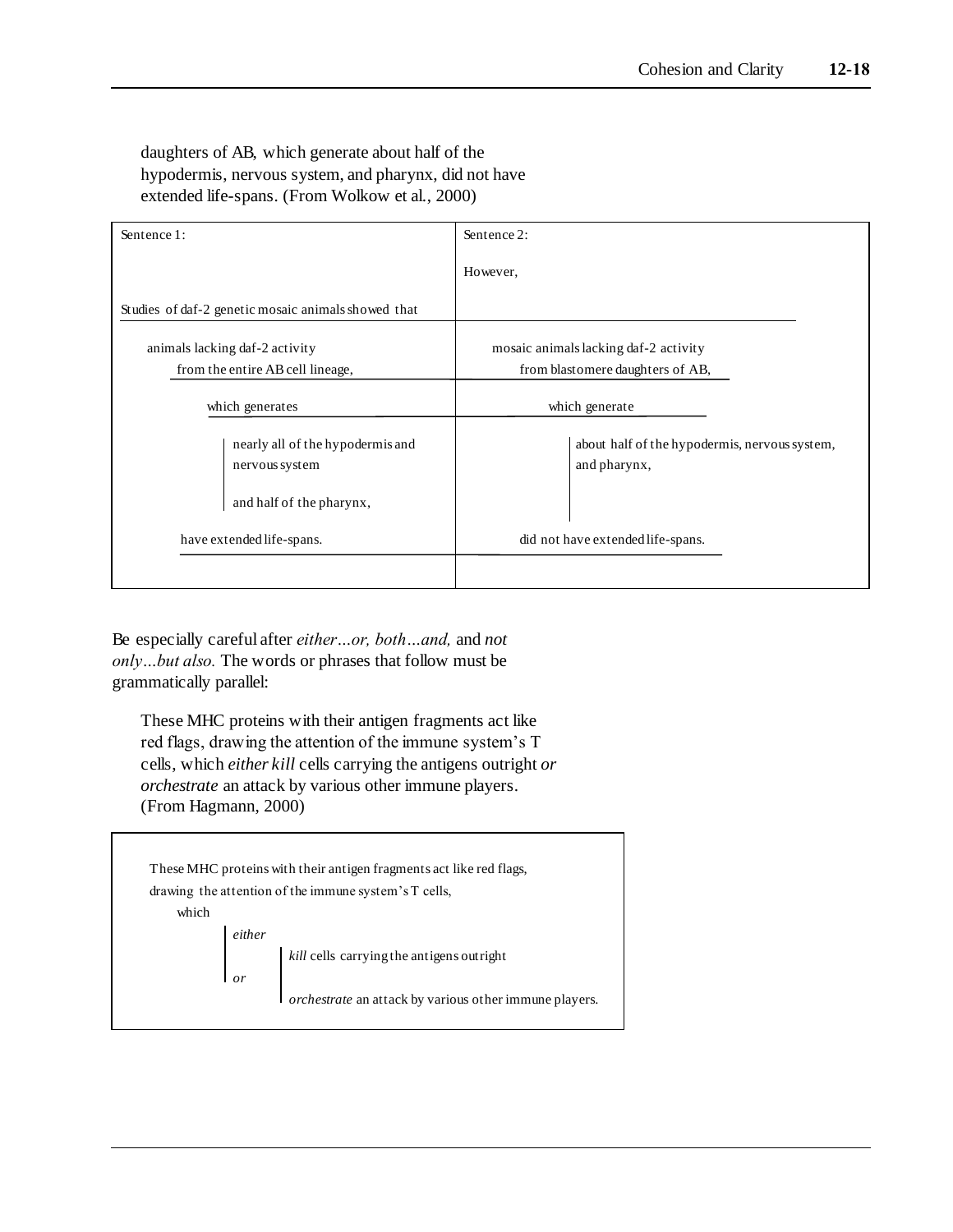# **Activity 4**

Reword the phrases in bold to make them more parallel:

- 1. Specifically, bone provides **chemotactic factors, factors for adhesion, and growth factors** that allow the cancer cells to target and proliferate in the skeleton. (From Keller et al., 2002)
- 2. The activity of FPGS **is high in the liver** and **in bone marrow stem cells may also be high.**
- 3. It was observed that BTAK/Aurora-A protein kinase is preferentially activated/overexpressed in **low-grade and early-stage** ovarian cancer, although there was no statistical significance at the kinase level between **low-grade/earlystage** and **late-stage/high-grade** tumors. (From Gritsko et al., 2003)

# **6. Effective scientific writing is streamlined.**

According to the author instructions of the journal *Biochemistry,* "Manuscripts should be written in clear, concise English and should be condensed to [the extent] most compatible with clarity. Editors, reviewers, and readers may tend to be biased against results reported in complex or excessively verbose language." Fortunately, complex science does not require complex language.

In her *ESL Resource Book for Engineers and Scientists,* Elaine Campbell writes, "Technical writing style in the United States is quite standardized…. It emphasizes plain prose and simple word choice. Whenever possible, it favors brevity of expression, although brevity must never take priority over clarity."

*"In English, we like sentences that are lean and mean. We like nouns and verbs and are suspicious of other parts of speech.…"* 

—Composition Center, Dartmouth University (www.dartmouth.edu/˜compose/tutor/problems/esl.html)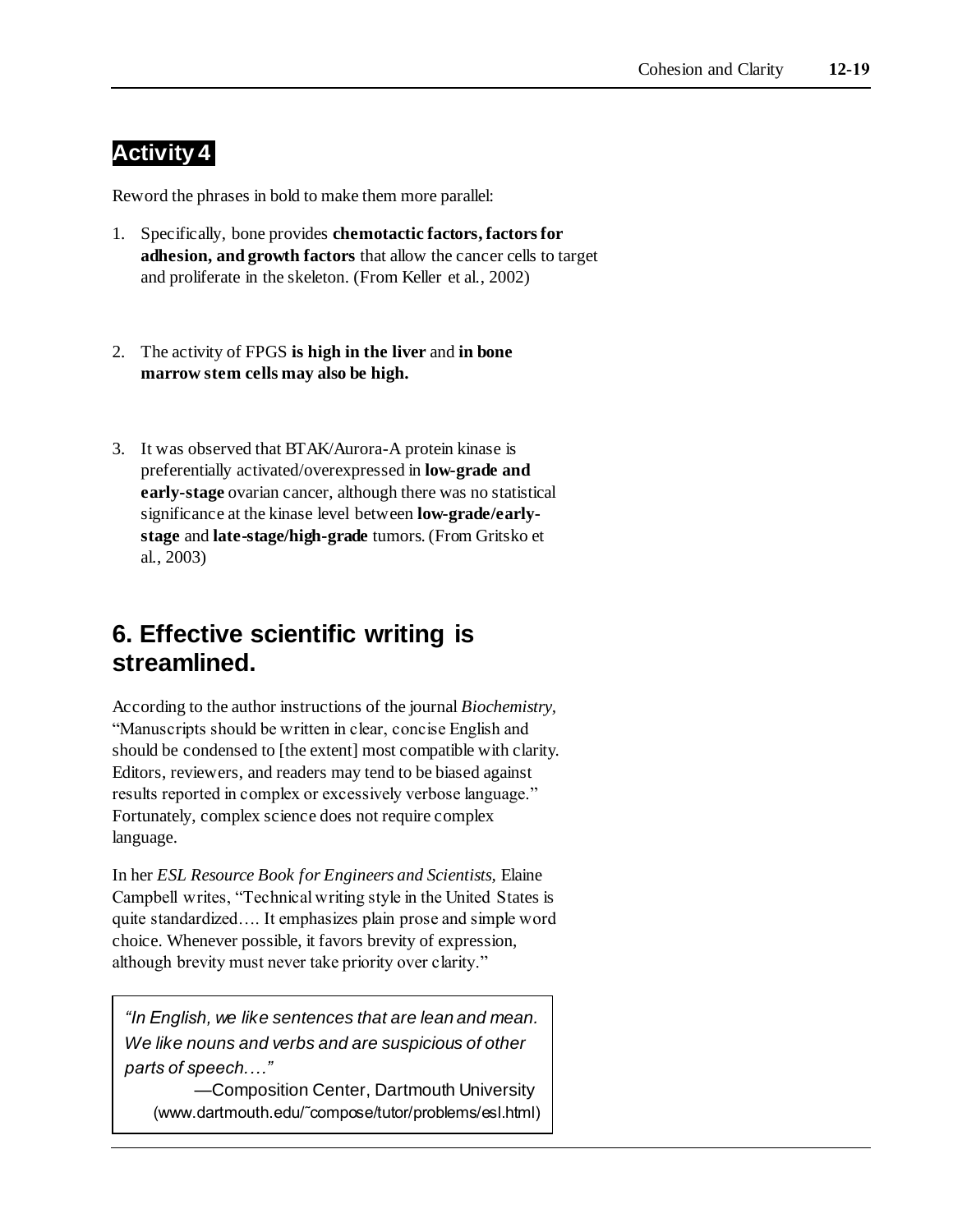Brevity of expression is achieved through streamlining, which is eliminating unnecessary words and expressions that clutter language and interrupt the flow of thought. Thus, an important task for you as a scientific writer is to streamline your writing. Streamlining primarily involves making paragraphs and sentences a reasonable length, reducing wordiness, and using short words instead of longer ones when possible.

### *Tips for Streamlined Writing*

- Break long sentences into shorter ones.
- Eliminate wordiness.
- Use shorter words rather than long ones when possible.

Each tip is discussed in detail below.

#### **√ Break long sentences into shorter ones.**

One requirement of writer-responsible writing is that as the writer, you must help readers understand what you write. One easy way to make your writing more easily understood is to break your long sentences into shorter ones. *Why?* The shorter a sentence is, the fewer words readers must store in their shortterm memory. Scientific writing in English allows longer sentences than other types of writing do, but the fact remains that shorter sentences are more easily understood. Use your own judgment as to what is too long, but as a guideline, keep your sentences to about 15 to 20 words.

In the sentences below, which example is easier to follow?

#### *58-word sentence:*

The daf-2 pathway-mediated regulation of dauer arrest and of metabolism, which can be decoupled from life-span regulation, involves distinct outputs of the daf-2 insulinlike signaling pathway, which in neurons may produce a senescence-inducing neuroendocrine output that is not produced in muscle or intestine, the cells of which may contribute dauer and metabolic regulatory signals. (From Wolkow et al., 2000)

#### *3 shorter sentences:*

The daf-2 pathway-mediated regulation of dauer arrest and of metabolism, which can be decoupled from life-span regulation, involves distinct outputs of the daf-2 insulinlike signaling pathway. Daf-2 pathway signaling in neurons may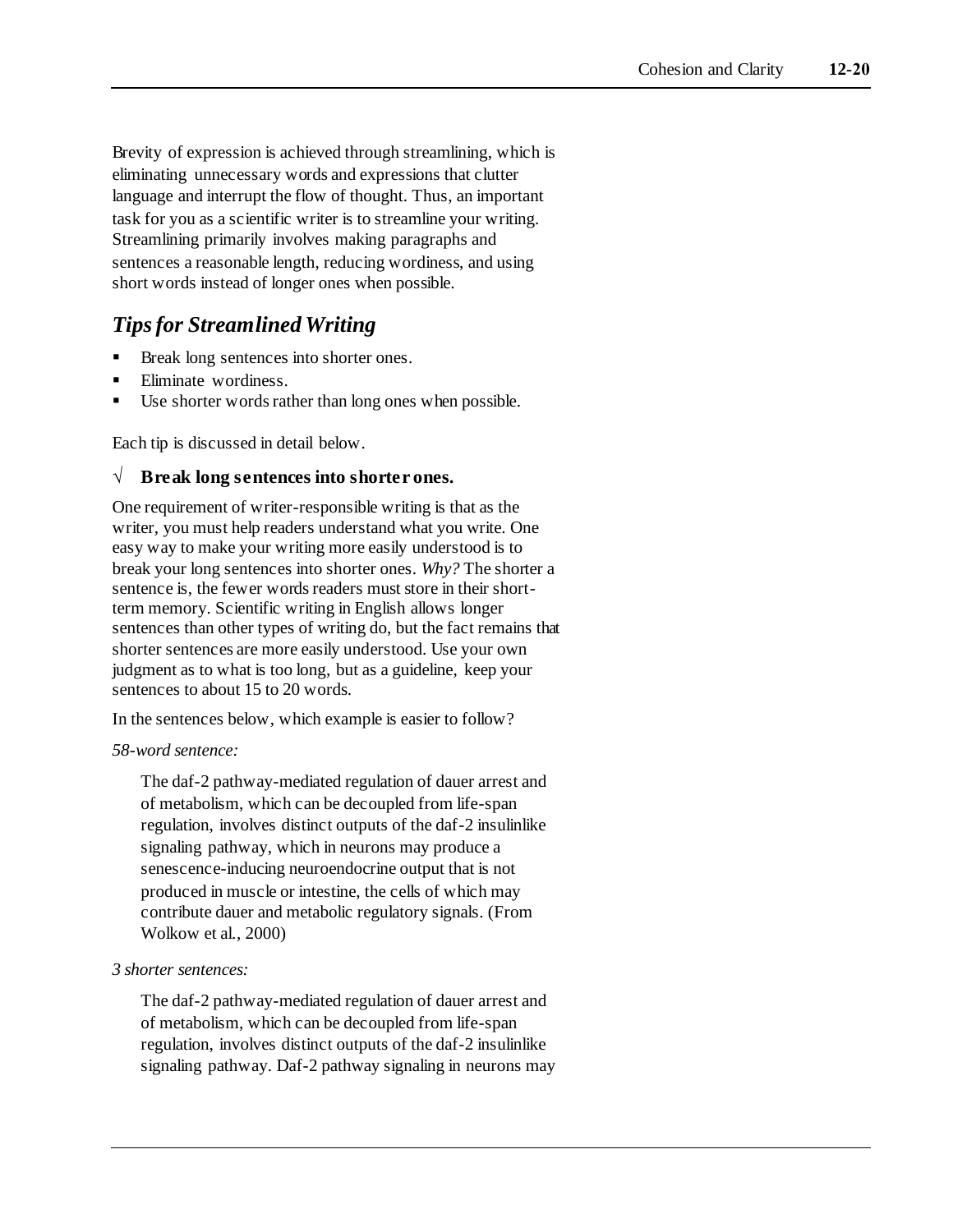produce a senescence-inducing neuroendocrine output that is not produced in muscle or intestine. Muscle or intestine cells may contribute dauer and metabolic regulatory signals.

Of course, sentences can also be too short, making the writing seem choppy or abrupt. Very short sentences can be combined using transitional words. (See the list of transitional words at the end of this chapter.) A mix of longer and shorter sentences—the best case—will lend a touch of sophistication to your writing.

# **Activity 5**

Cut each long sentence into 2 sentences at the word in bold. Begin the second sentence with a word or phrase that links the 2 sentences.

- 1. To date, only a handful of metastasis suppressor genes have been identified, **and** the mechanisms through which these genes and their protein products suppress metastasis *in vivo* are not well defined. (From Keller et al., 2002)
- 2. The bone provides a unique environment, compared with soft tissue, for the establishment of metastases, **which**  includes aspects unique to bone, including the sinusoidal characteristics of the marrow, the mineralized matrix in the bone, and the extracellular matrix, which is rich in growth factors. (From Keller et al., 2002)

### **√ Eliminate wordiness.**

"Lean" language is language that has the minimum number of words necessary to clearly state the message. Extra words tend to clutter a sentence and get in the way of the meaning. Inexperienced writers, especially, often use more words than necessary. With practice, though, you can develop a clean, lean style of writing that supports your message.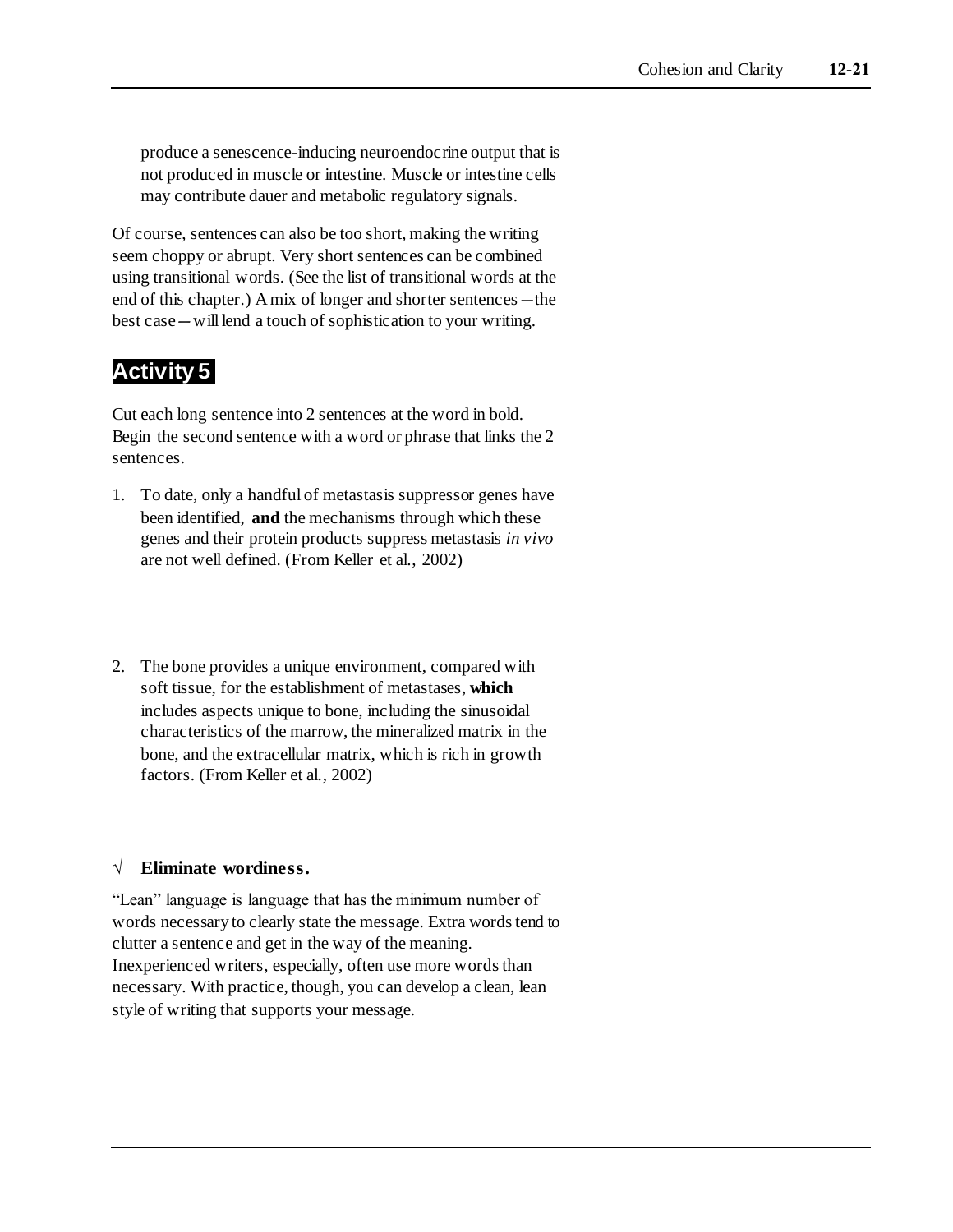*"All men are really attracted by the beauty of plain speech [but they] write in a florid style in imitation of this."*

—Henry David Thoreau (1817–1862)

There are several categories of wordiness that you can learn to recognize and minimize: unnecessary words, redundancies (unnecessary repetition in meaning), and metadiscourse (talking to readers about the content and suggesting how they should react).

Look at the examples below of wordy expressions and how they can be shortened or cut. (A longer list can be found at the end of this chapter.)

#### *Unnecessary words:*

in regards to  $\rightarrow$  regarding/about

a greater number of  $\rightarrow$  more

is indicative of  $\rightarrow$  indicates

prior to  $\rightarrow$  before

for the purpose of  $\rightarrow$  to

#### *Redundancies:*

an integral part of  $\rightarrow$  part of prior experience  $\rightarrow$  experience white in color  $\rightarrow$  white  $decision-making process \rightarrow decision-making$ 

#### *Metadiscourse:*

It is important to note  $\rightarrow$  [delete phrase] Interestingly  $\rightarrow$  [delete phrase]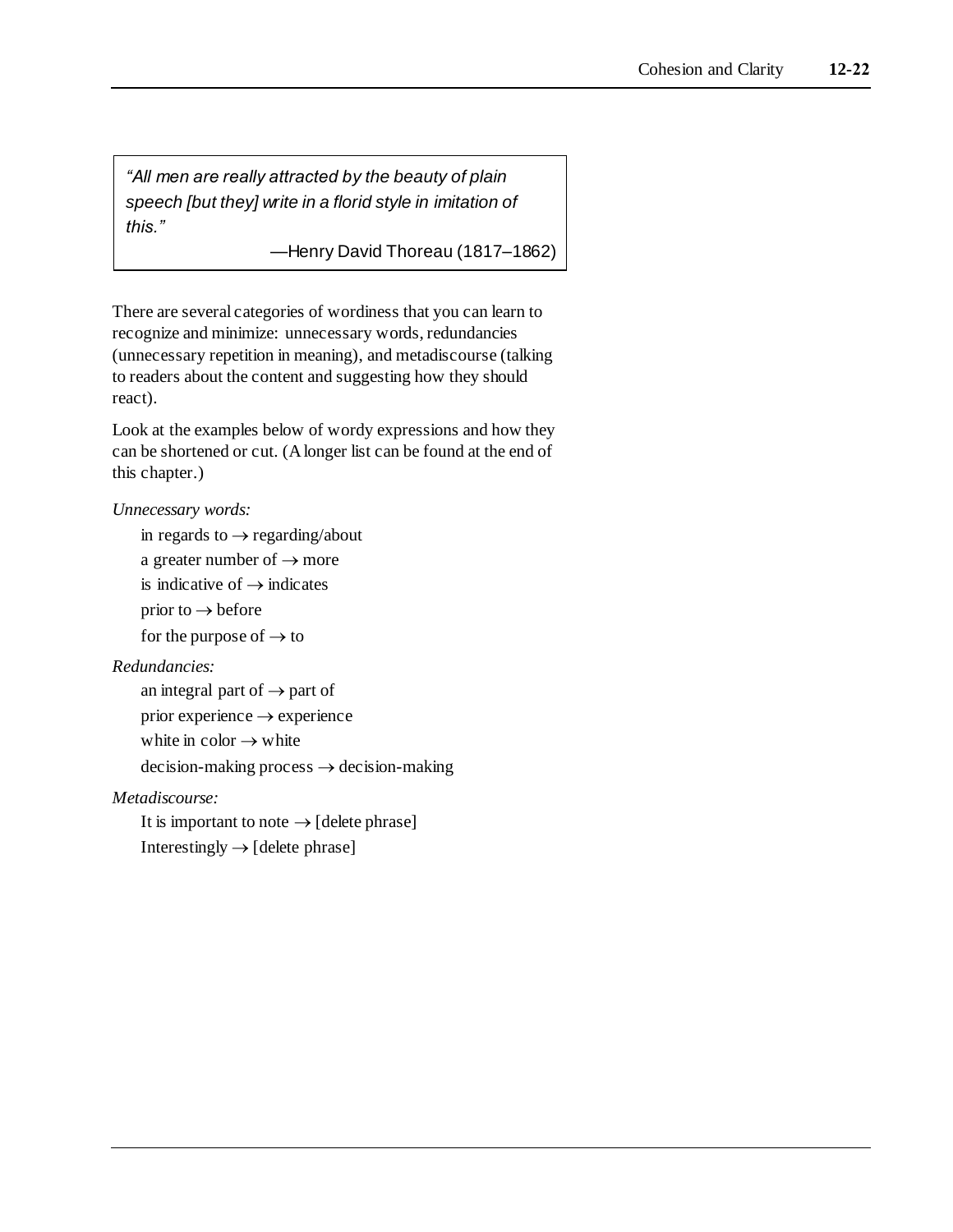# **Activity 6**

Remove any unnecessary words from the phrases in bold, or replace the phrases with shorter phrases:

- 1. Although strong formal proof of this hypothesis **has not been published at this time**, the observation that inhibiting bone remodeling diminishes tumor growth in bone **is supportive of** this possibility. (From Keller et al., 2002)
- 2. The mechanism accounting for this tissue selectivity has received **a great deal of attention** in the cancer research field. (From Keller et al., 2002)
- 3. Moreover, immunohistochemical staining showed that BTAK/Aurora-A is expressed **in a preferential way** in tumors **that are less invasive** and declines once a tumor becomes invasive. (From Gritsko et al., 2003)
- 4. Therefore, **it is possible** that activation and overexpression of BTAK/Aurora-A protein kinase may be early changes and play an important role in the development of a subset of human ovarian cancers. (From Gritsko et al., 2003)
- 5. Regardless of the **organ being targeted**, the complexity of the **cascade of metastasis** suggests that there are many factors that control the ability of a cancer cell to reach **where it wants to go.** (From Keller et al., 2002)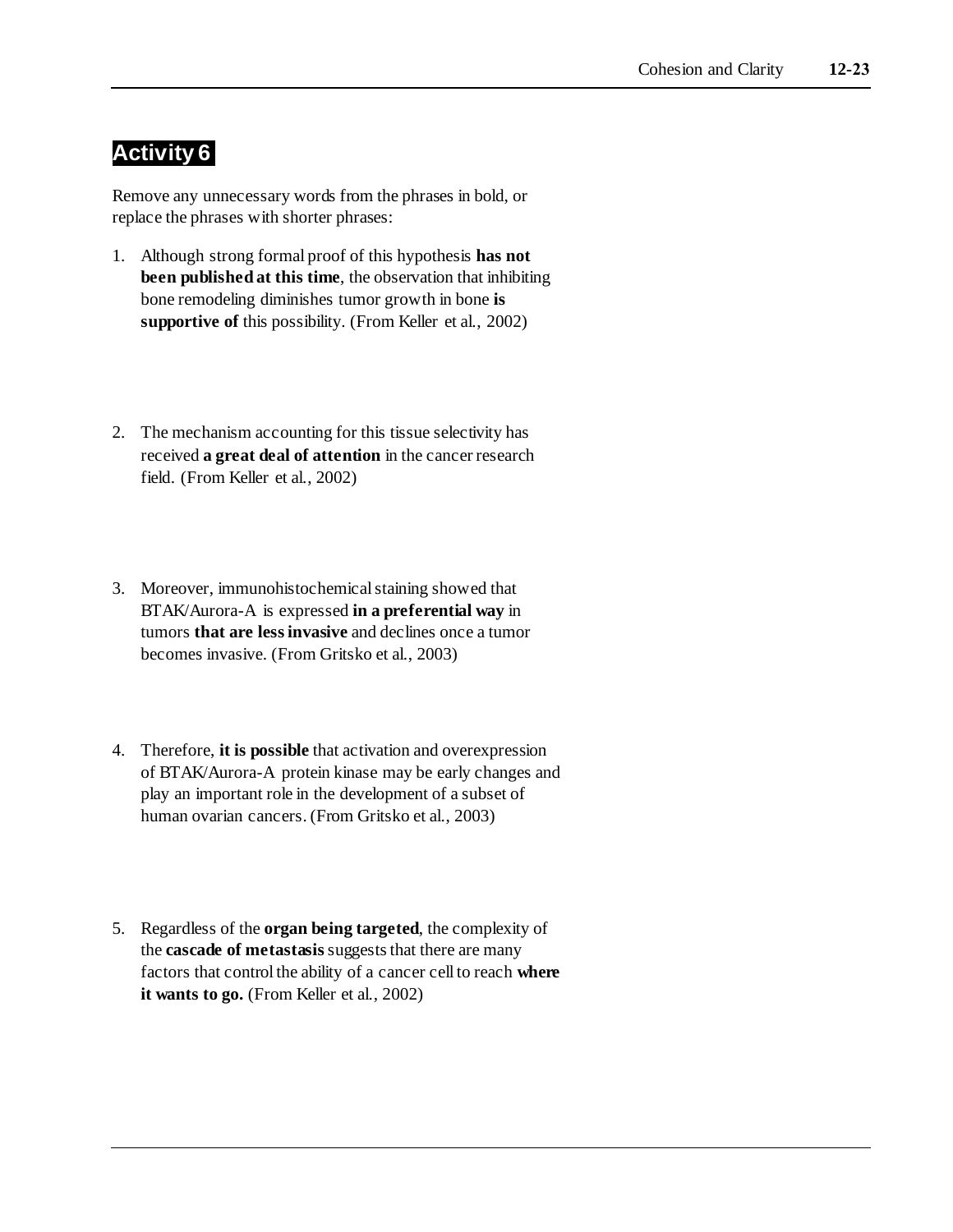#### **√ Use shorter words rather than long ones when possible.**

English is an extremely absorbent language that over time has added words from most of the world's languages, especially Latin and German. The added words have tended to be longer than the original English words. As a result, the English language is full of word choices: for example, *perform* (added) versus *do* (original)*.*

Technical English, however, favors shorter English words when there is a choice. Unfortunately, when English-speaking scientists first began publishing their work more than 100 years ago, they tended to sprinkle their writing with words from Latin and French—to show off their education and knowledge of languages. This practice evolved into a writing tradition that persists today. However, it is enough for you to know that you should choose shorter words when you have a choice. (Of course, there are many long technical words that you cannot avoid using.)

Here are some examples of words that can be made shorter:

 $\text{assistance} \rightarrow \text{help}$  $desire \rightarrow want$  $facilitate \rightarrow help$ instituted  $\rightarrow$  set up/started  $optimum \rightarrow best$ 

*"Once you know the principles involved, … writing is easier."*

> —Mien-Chie Hung, PhD Molecular & Cellular Oncology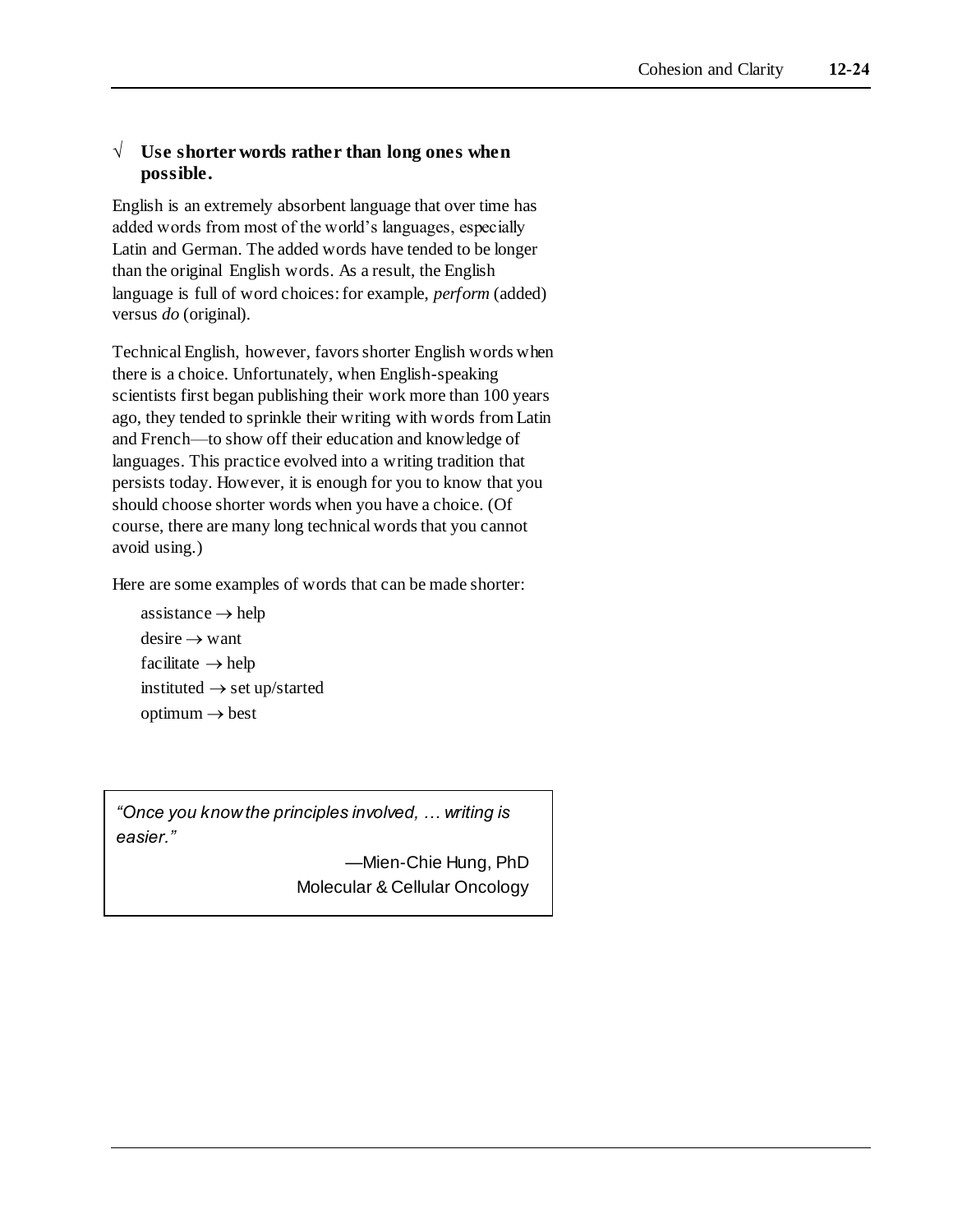# **Activity 7**

Replace these words and phrases with shorter ones:

| 1. lengthy               | 6. necessitate       |
|--------------------------|----------------------|
| 2. has the capability of | 7. firstly           |
| 3. in the near future    | 8. subsequently      |
| 4. for this reason       | 9. as compared with  |
| 5. following             | 10. has an effect on |

# **Conclusion**

When your manuscript has all the characteristics described in this chapter, you will have fulfilled your responsibilities to your readers by making your message easy to understand.

Tip: To continue to polish the skills you have learned in this chapter and become a more sophisticated science writer, read as much as you can from well-edited journals, such as *The New England Journal of Medicine* and *Molecular and Cellular Biology.*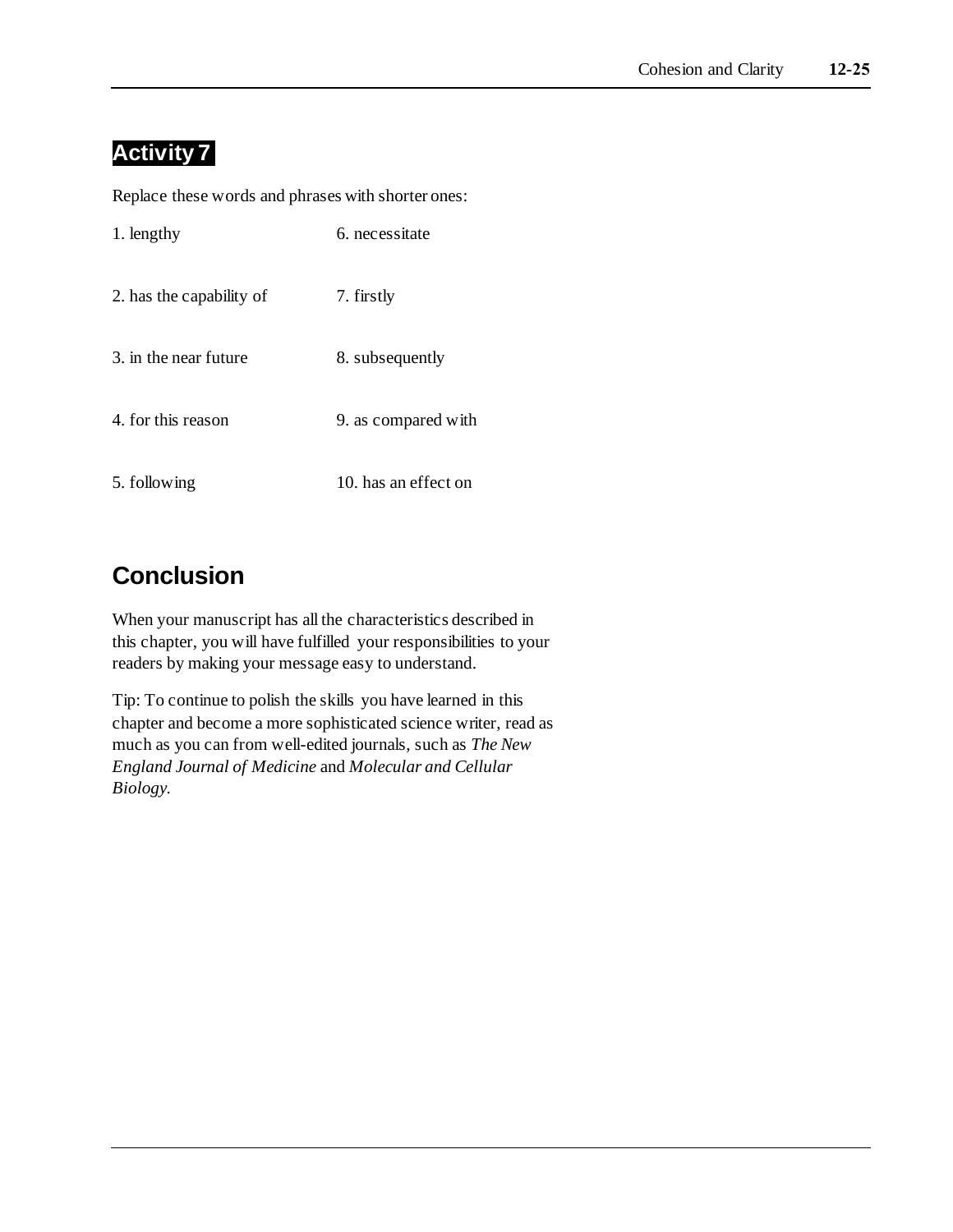# **Supplemental Materials**

The following supplemental materials are also included in this chapter.

- **•** Review of the English Article System
- **Transitional Words**
- Wordy Phrases to Avoid
- Avoiding Common Comma Errors
- References for This Chapter
- Solutions to Activities
- **EXECUTE:** Article Practice Answer Key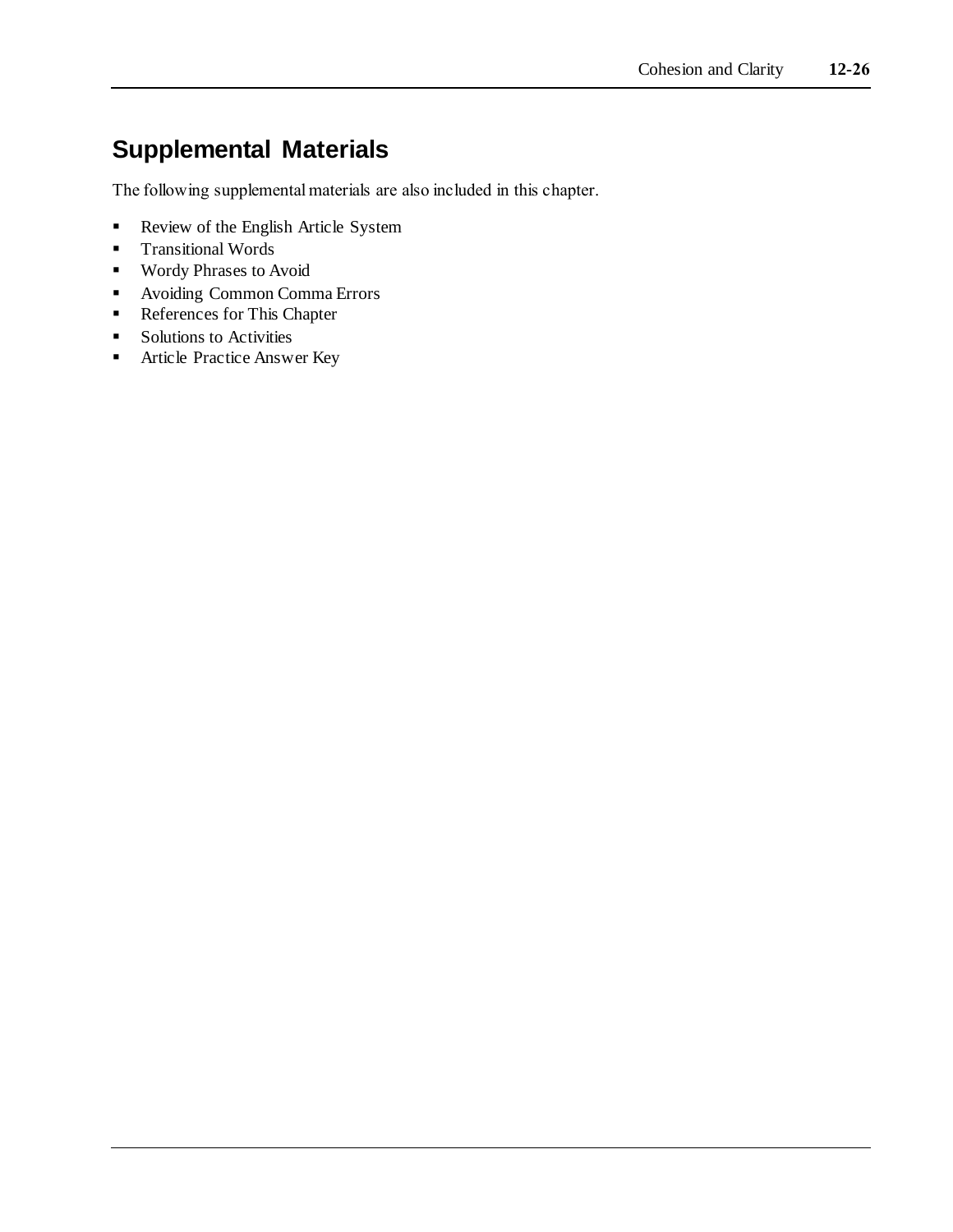# **Review of the English Article System**

Articles (*a, an,* and *the)—*like adjectives (*small, surgical,* etc.)—are words that modify nouns. Words that *modify* nouns change the meaning of the nouns. Articles can change a noun's meaning from singular to plural and from general to specific.

In general, the English article system includes the words *a, an, the,* and the absence of these words (represented in this review by "*Ø"*). The patterns of article usage, however, are complex and often depend on the particular context.

As anyone learning English knows, this system has *many* exceptions. Moreover, scientific writing, like other types of specialized writing, has developed many patterns of article usage that differ from those of "textbook" English.

*The best way to learn how to use articles correctly is to become very familiar with the usage patterns described in this review and then to pay close attention to what you read and hear.*

There are many different ways to describe the English article system. The chart that follows shows how this review is organized.



### **English Article System\***

\* Some minor differences exist in American and British English. This chart is based on American English. (Adapted from Campbell E. ESL Resource Book for Engineers and Scientists. New York, John Wiley & Sons, 1995.)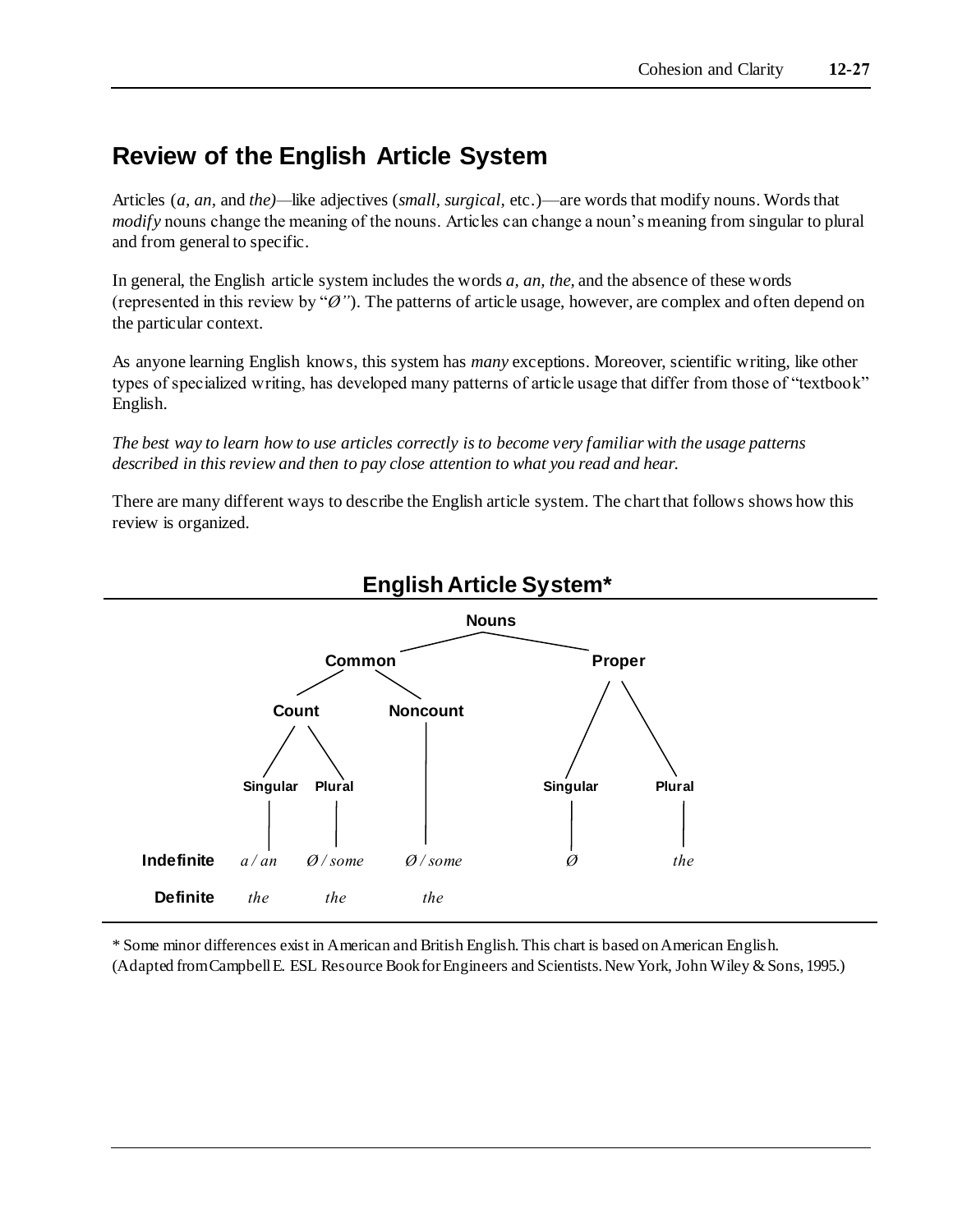#### **Review of Nouns**

**Nouns** are names of people, places, things, and ideas. In English, nouns are either **common** or **proper**. Most nouns are **common** nouns.

**Common:** *mouse, hospitals*

**Proper:** *Mickey Mouse Memorial Sloan-Kettering Cancer Center*

#### *Common Nouns*

**Common** nouns name things, conditions, ideas, etc. They have two main features: they can be **count (singular** and **plural)** or **noncount,** and they can be **indefinite** (general) or **definite** (specific). *injection, response, cell, efficacy*

#### **Count and Noncount**

#### *Count*

**Count** nouns can be counted—that is, they can be **singular** or **plural**.

**Plural** nouns in English generally end in *s, es*, or *ies. array/arrays, class/classes, antibody/antibodies*

Some nouns have an irregular **plural** form: *mouse/mice, hypothesis/hypotheses, datum/data, phenomenon/phenomena, bacterium/bacteria*

A few nouns that end in *s, es,* or *ies* are **singular** or **noncount,** not **plural:** *measles Measles is a serious disease. series The series of tests was completed.*

Some words are **plural** only:

*scissors The scissors are broken. pants His pants were clean.*

#### *Noncount*

**Noncount** nouns (also called mass nouns) cannot be counted and thus do not have singular and plural forms. *pain, air, time, physics, neutropenia, oncology, scanning*

**Noncount** nouns typically fall into certain categories:

**Fields of study:** *physics, oncology, medicine*

**Diseases and conditions:** *measles, diabetes, nausea*

**Drugs:** *lorazepam/Ativan, doxorubicin/Adriamycin*

**Note:** Drugs often have both generic and trade names. (The trade, or proprietary, name could be considered a proper noun, but for the purposes of this review, it is categorized with the generic name.) Only the trade names are capitalized.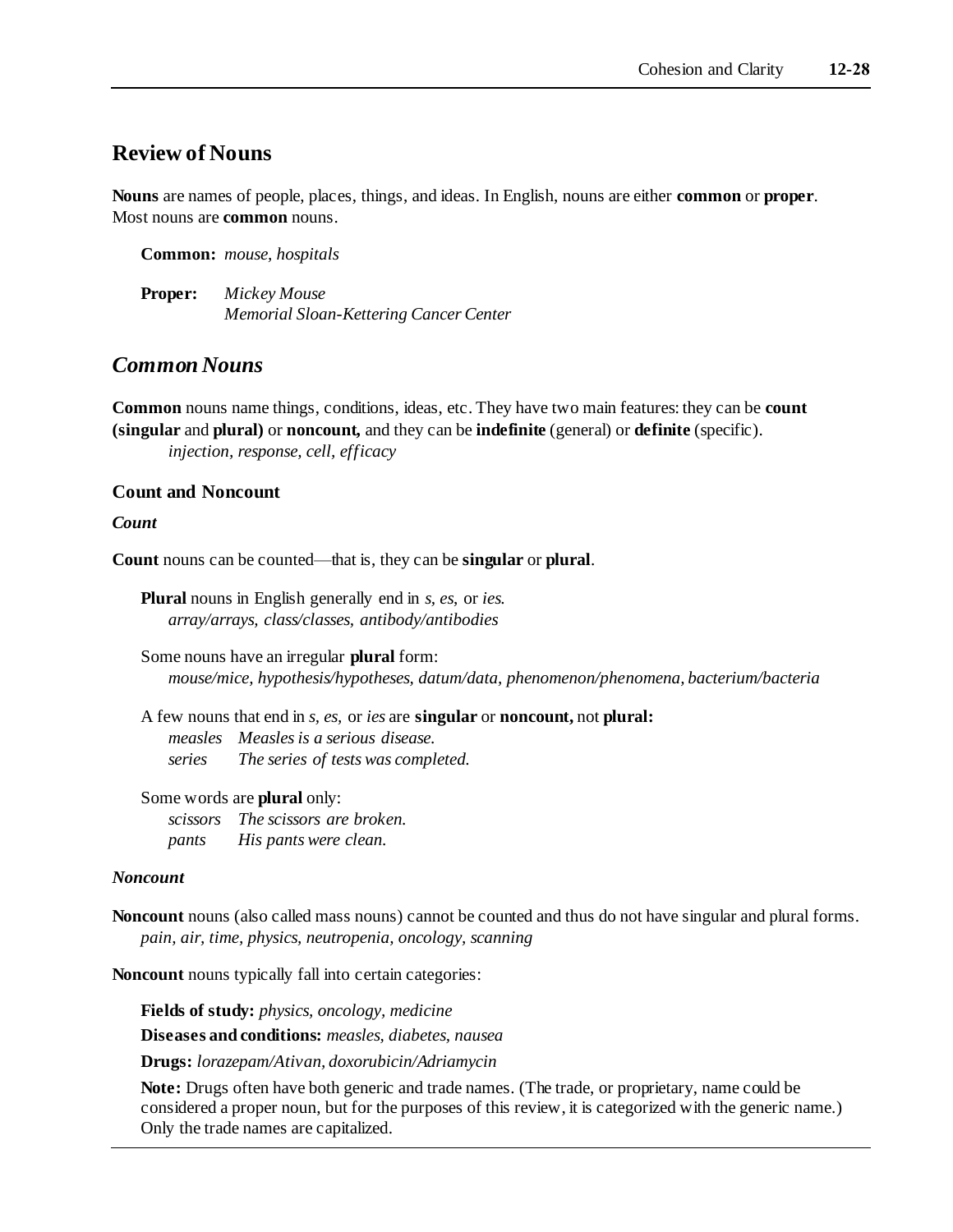**Fluids, solids, gases, particles:** *oil, water* **Abstractions:** *knowledge, time, help, advice, care* **Activities, procedures, processes:** *smoking, cloning, binding, detection* **Groupings of items:** *money, equipment* **Languages:** *English, Spanish, Chinese* **Weather and other natural phenomena:** *rain, lightning, thunder*

**Note:** Some nouns can be either **count** or **noncount**, depending on their meaning in a particular context. Such words follow the pattern for either **count** nouns or **noncount** nouns, depending on how they are used.

**Count:** *protein/proteins (the shape of a protein, the shape of proteins)* **Noncount:** *protein (Protein is critical for a healthy diet.)*

**Count:** *papers (How many papers have you written?)* **Noncount:** *paper (How much paper do you need?)*

The concept of **count** and **noncount** exists in many languages. However, what is **count** in one language may be **noncount** in another language. For example:

In English, the word *information* is **noncount.**  In French and Spanish, it is **count:** *les informations, las informaciones.*

#### **Indefinite and Definite**

**Common** nouns can refer to something **indefinite** or **definite,** depending on the article used.

*A/an* and the absence of *a/an* (Ø) are used to make nouns **indefinite.** *a gel / gels / some gels decay / some decay*

*The* is used to make nouns **definite.** *the gel / the gels the decay* 

This pattern is true for **count** nouns (**singular** and **plural** forms) and for **noncount** nouns.

#### *Indefinite*

Nouns that refer to something general or something not identified are preceded by **indefinite** articles. These nouns can be **count** (singular, plural) and **noncount.**

*a gene/genes genetics*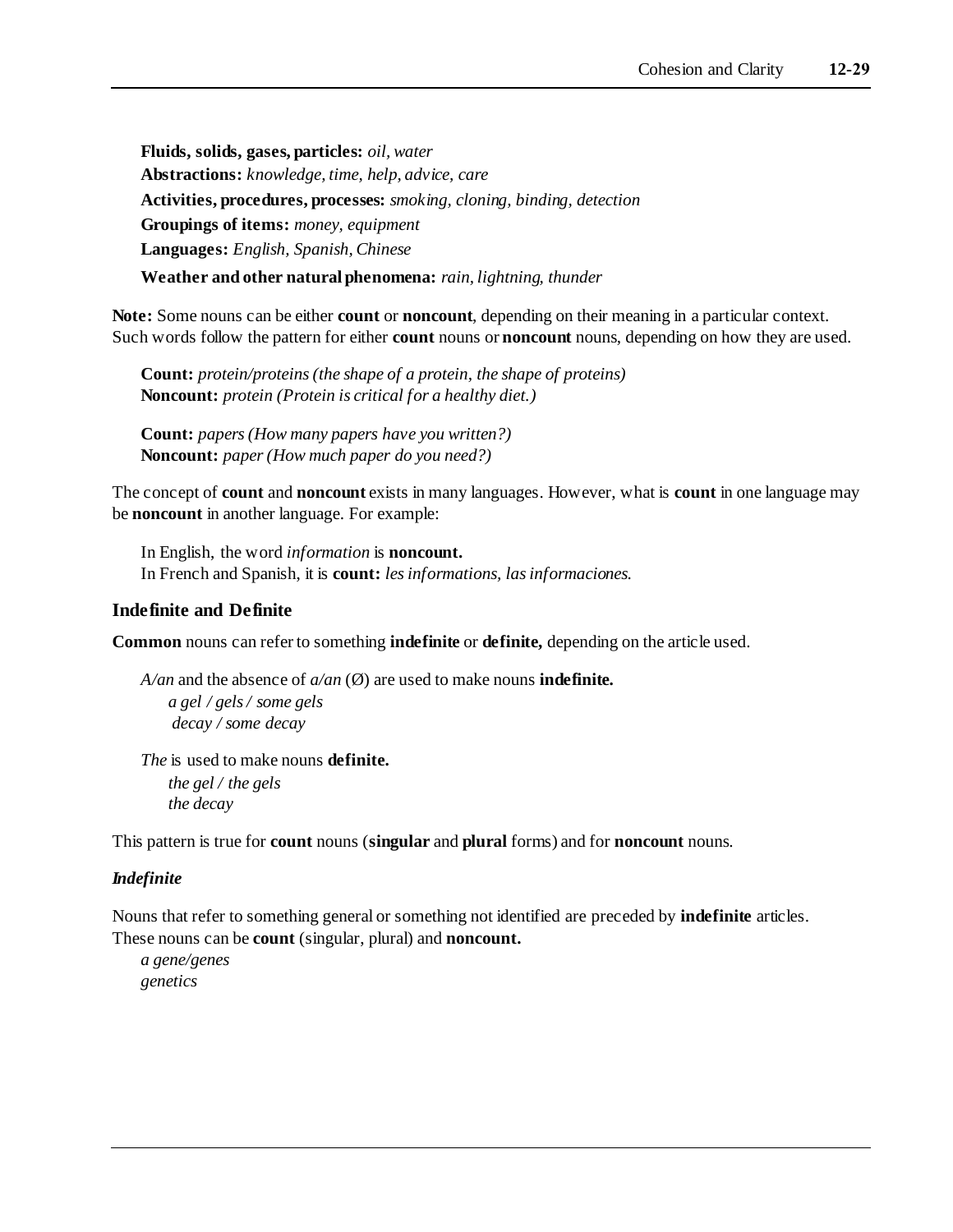#### *Definite*

Nouns that refer to the following are preceded by **definite** articles:

- something specific (including ordinal numbers [*first,* etc.] and superlatives [*most,* etc.])
- something already mentioned
- **•** something identified by a word, phrase, or clause that follows
- something unique
- something known (understood) by both the speaker and the listener or reader

These nouns can be **count** (singular or plural) and **noncount.**

*the* erb-B *gene …expression of* erb-B. *The gene… the study supporting our hypothesis* [the only study] But: *a study supporting our hypothesis* [one of several studies] *the sun the phone (Can you please answer the phone?)*

**Note:** Organs of the body are usually preceded by *the.*

*He was hit in the stomach. Damage eventually occurs to the liver.*

**Note: Count** nouns that refer to a class of items can use the **indefinite** article *(a/an* or Ø*) or* the **definite** article *(the)—*without changing the meaning of the statement.

Indefinite, singular and plural: *a rodent, rodents A rodent develops cancer relatively easily in response to chemical carcinogens. Rodents develop cancer relatively easily in response to chemical carcinogens.*

*A human body is like a sophisticated computer. Human bodies are like sophisticated computers.*

Definite, singular only: *the rodent*

*The rodent develops cancer relatively easily in response to chemical carcinogens. The human body is like a sophisticated computer.*

### *Proper Nouns*

**Proper** nouns are the names of particular people, places, journals, organizations, etc. *George Washington, Houston, American Cancer Society*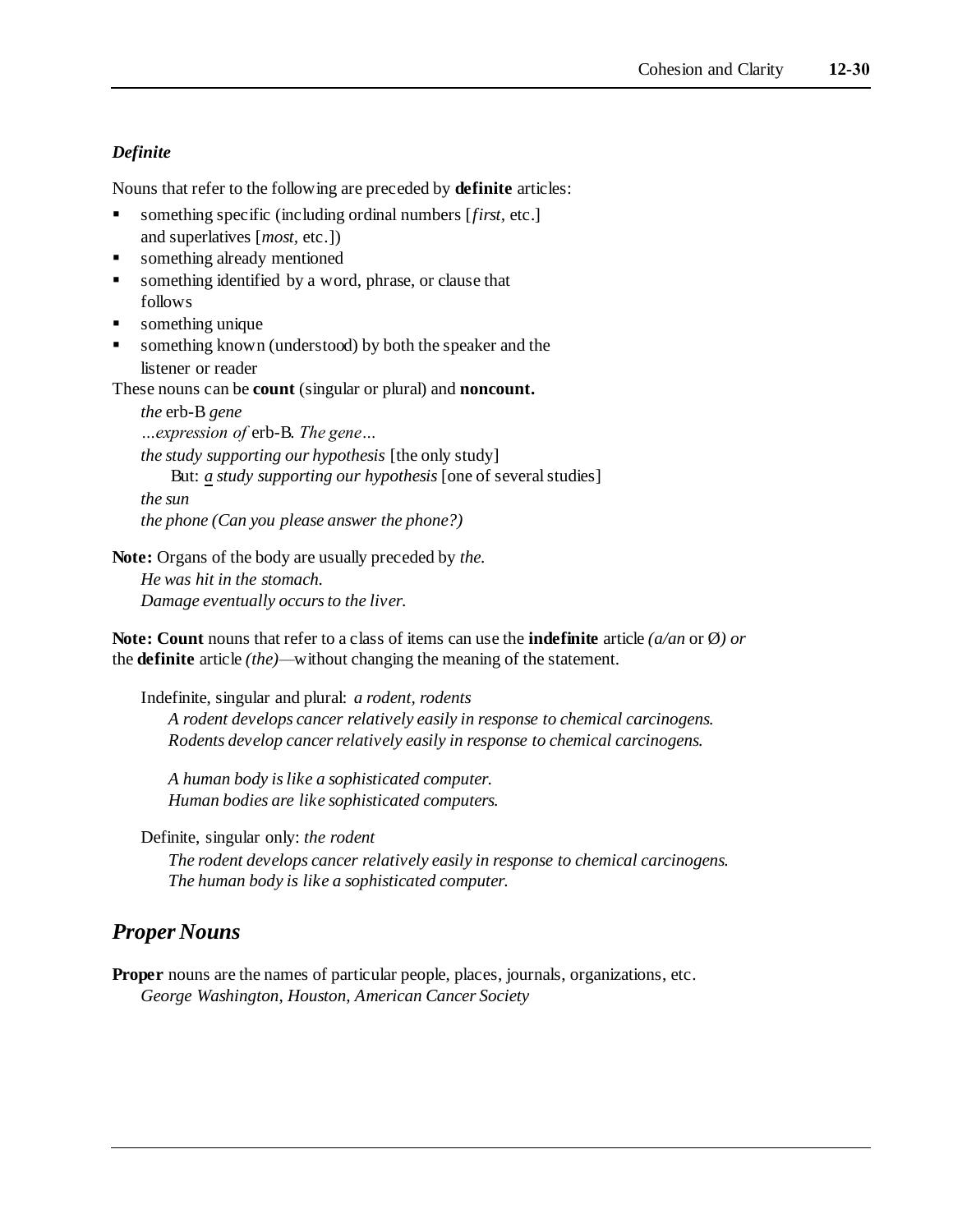### **Patterns of Article Usage**

#### *Pattern 1. Singular Nouns—Indefinite (a/an)*

A **singular** noun that refers to something **indefinite** is preceded by *a* or *an*.

*a diet an anesthetic*

Intervening adjectives usually do not change the pattern. *a diet / a low-fat diet / an unappetizing diet*

**Singular** count nouns that can be preceded by *a/an* or *the* can instead be preceded by *one, this, that, my, his, either, every, each, no, another,* etc. *a patient / the patient / this patient / each patient / no patient*

A **singular** noun requires *a* if it begins with a consonant sound (*d, s, ch,* etc.); a **singular** noun requires *an* if it begins with a vowel sound (*a, e, i, o, u,* etc.).

*a stem cell an enzyme*

Before **singular** acronyms (*AIDS, NCI,* etc.), choose *a* or *an,* depending on the pronunciation of the first letter.

*a DNA molecule, an RNA molecule ("ar") an NCI grant ("en")*

### *Pattern 2. Plural Nouns—Indefinite (Ø or some)*

A **plural** noun that refers to something **indefinite** is preceded by nothing *(Ø)* or *some*. *diseases some diseases*

Intervening adjectives usually do not change the pattern. *infectious diseases / some infectious diseases*

### *Pattern 3. Noncount Nouns—Indefinite (Ø or some)*

**Noncount** nouns that are **indefinite** are preceded by nothing *(Ø)* or *some*. *Pain is an important consideration in palliative care. Some pain is worse than other pain.*

Many **noncount** nouns have special expressions for quantity. (These unit expressions can be **singular** or **plural.)**

*a liter of oil / liters of oil a piece of paper / pieces of paper a cup of coffee / cups of coffee a breath of fresh air (also some oil, some paper, some coffee, some air)*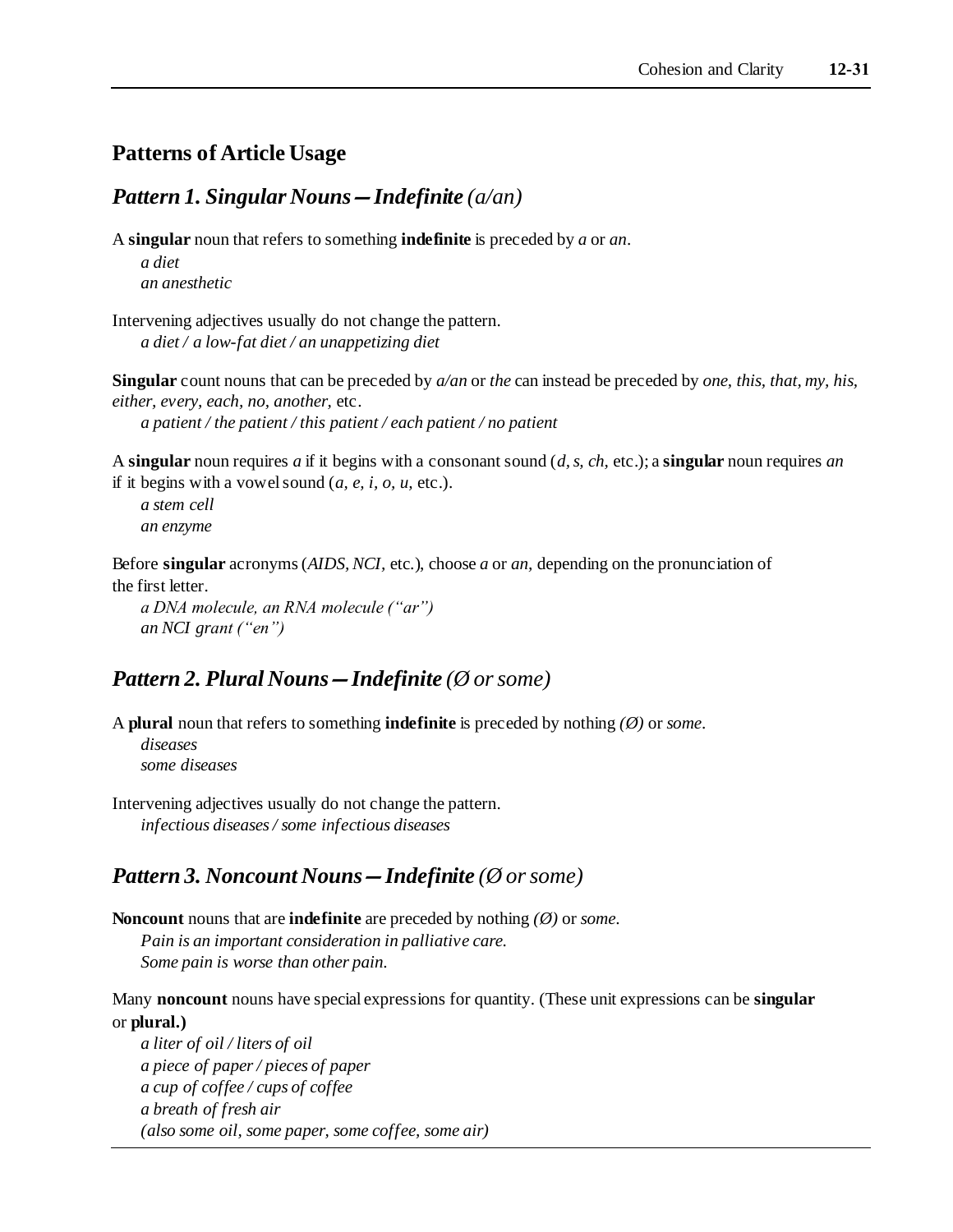### *Pattern 4. Singular, Plural, and Noncount Noun—Definite (the)*

All nouns (singular, plural, noncount) that are **definite** are preceded by *the*. These nouns refer to…

something specific (including ordinal numbers and

superlatives): *the pathology report the last chance the best assays*

- something already mentioned: …in a phase III clinical trial. The trial…
- something unique: the human genome, the ozone Did you see the moon last night?
- something identified by a word, phrase, or clause that follows: the goal of early detection HBV is the virus that causes hepatitis B.
- something known (understood) by both the speaker and the listener or reader:

*I'll meet you in the lab after lunch.*

**Note: Count** nouns that refer to something **definite** can be preceded by words such as *this/these, that/those, three, many, such, his/her, its/their,* etc., instead of *the.*

singular: *one country, his country, this country* plural: *three countries, these countries, such countries*

### *Pattern 5. Proper Nouns*

**Proper** nouns are preceded by nothing *(Ø)* or by *the,* but never by *a/an.* These nouns are usually capitalized.

*Abraham Lincoln Mount Everest The Johns Hopkins Hospital American Cancer Society National Institutes of Health* Journal of the American Medical Association The New England Journal of Medicine

Note: Capitalize *the* in the middle of a sentence only when it is part of the formal name. *She volunteers at the American Cancer Society. He submitted an article to* The New England Journal of Medicine.

**Note:** Avoid overcapitalizing nouns that are *not* proper nouns.

Professions and academic positions are *not* proper nouns and are usually not capitalized in sentences. *professor of diagnostic radiology*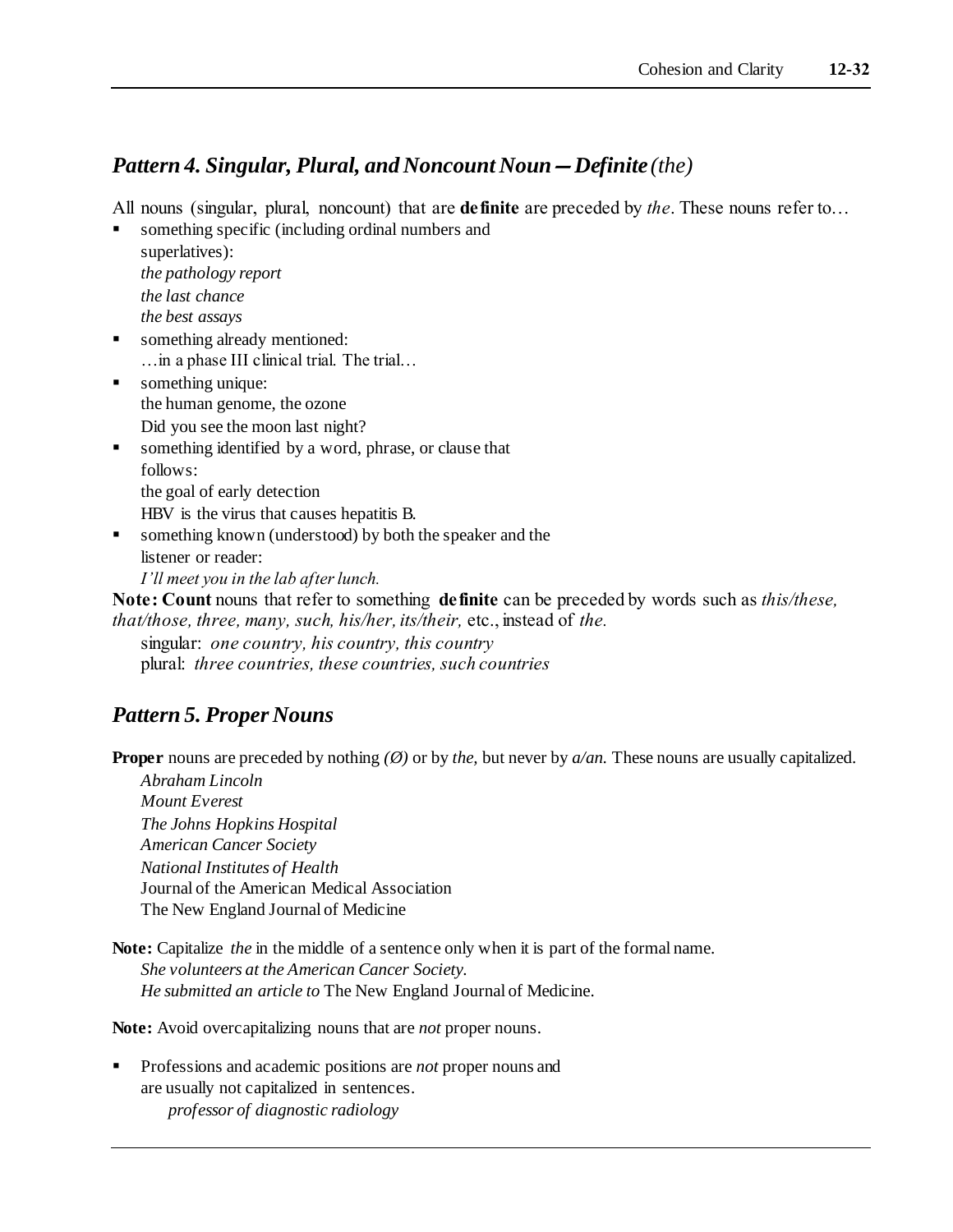- Academic departments are proper nouns (and are capitalized) *only* when the official name is used. *the Department of Diagnostic Radiology the diagnostic radiology department*
- Diseases are proper nouns (and are capitalized) *only* when a person's name is included in the disease name. *Hodgkin's disease lymphoma*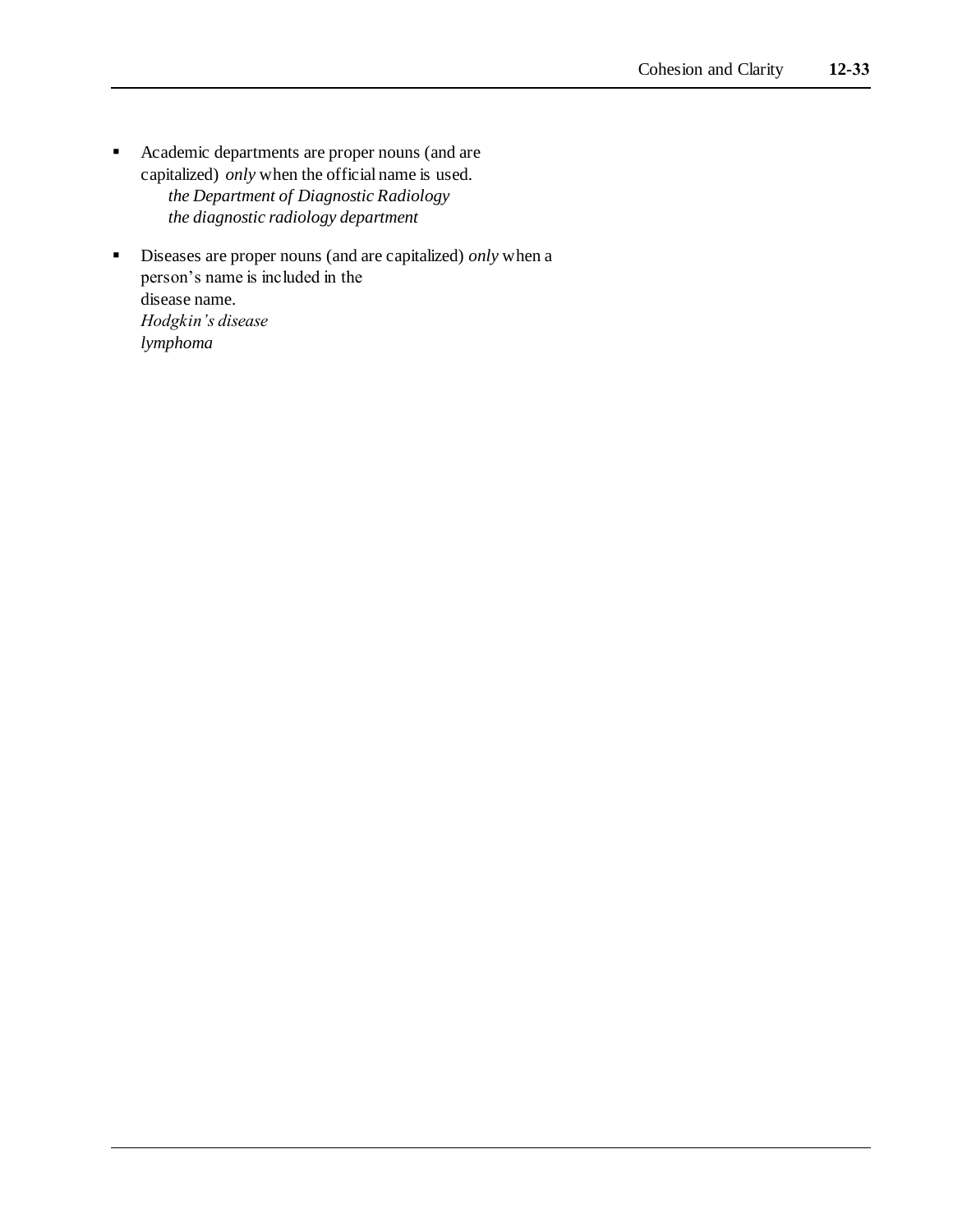### **Article Practice**

Fill in the blanks with *a, an, the,* or *Ø*. Solutions can be found at the end of the chapter.

- 1. M/mutations are flaws that occur in genes.
- 2. Many scientists believe that release of chlorofluorocarbons into atmosphere has caused earth's ozone layer to thin.
- 3. L/long exposure to LV-A light will damage skin and cause cancer.
- 4. R/radiation therapy is use of ionizing radiation to treat cancer.
- 5. \_\_\_\_\_ C/clinical trial can be conducted at \_\_\_\_\_ single hospital or in dozens of \_\_\_\_\_ health centers in several countries.
- 6. In 1984, first strain of transgenic mice was developed. T/transgenic mouse—a mouse that contains energy gene from another animal—is produced by introducing foreign gene into egg that produces mouse.  $\Gamma$ /transplanted gene then becomes a permanent part of animal's genetic makeup. In this way, scientists can study influence of a particular gene on tumor development.

Exercise and some examples adapted from Ward DE. The Cancer Handbook: A Guide for the Nonspecialist. Columbus, OH, Ohio State University Press, 1995.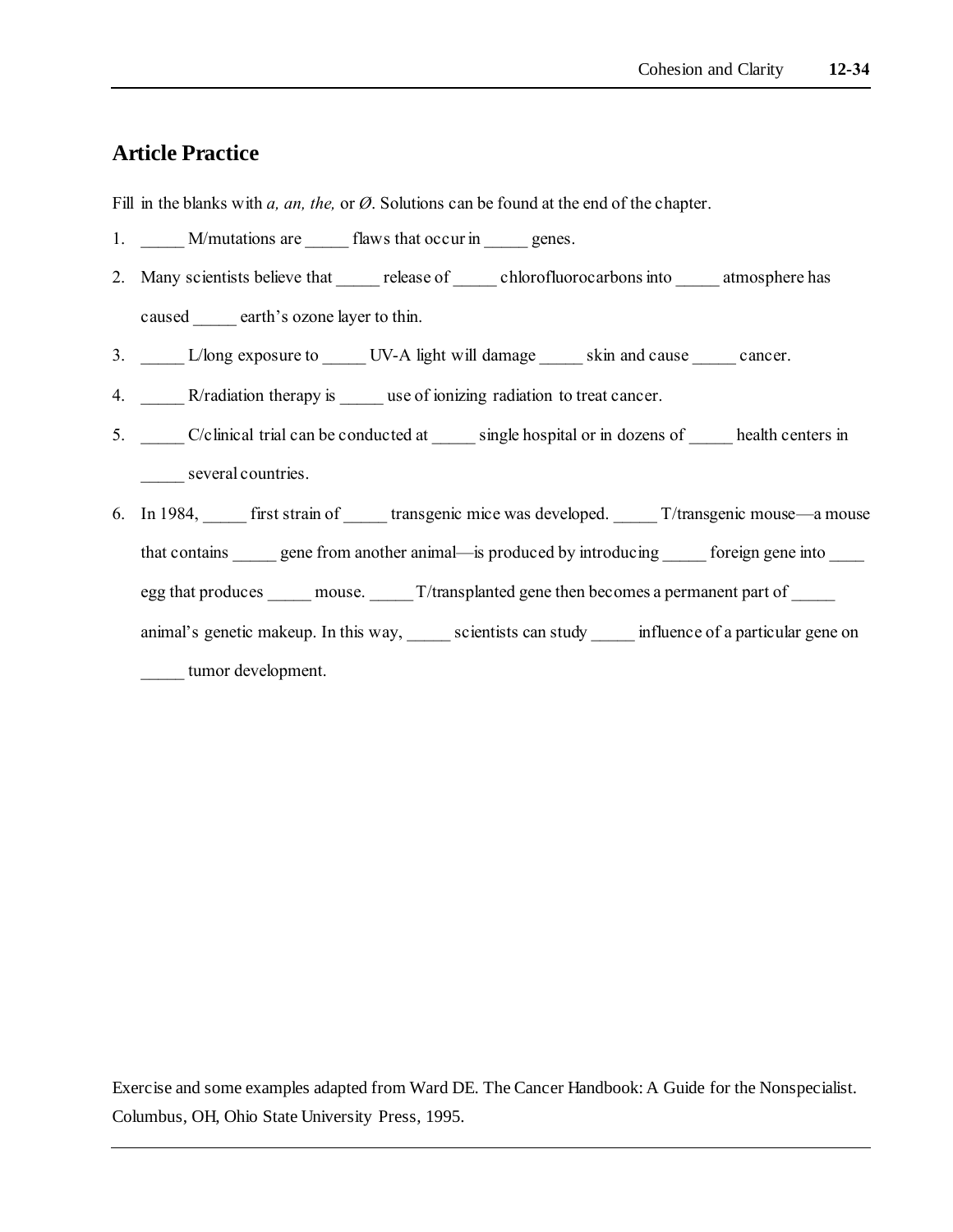# **Transitional Words**

English has a huge variety of transitional words. The categories and examples below, adapted from Purdue University's Online Writing Lab,\* are grouped according to *general* meaning. Words within the same group are *not* usually interchangeable: their grammar may vary, and there may be slight differences in meaning. If you are at all unsure about how to use a particular word, check its meaning and usage in a good dictionary.

**To add—**and, again, and then, besides, equally important, finally, furthermore, too, next, last, moreover, in addition, first (second, etc.), not only…but also

**To compare—**similarly, likewise, as before

**To contrast—**in contrast, whereas

**To show a condition—**if, whether, in such a case

**To show purpose—**to, in order to, so that

**To prove—**because, for the same reason, furthermore, moreover, indeed, in fact, thus

**To show exception—**yet, still, however, nevertheless, in spite of, despite, sometimes, although

**To show time—**soon, after a few hours, finally, then, later, previously, first/second, next, immediately

**To repeat—**as noted previously, in brief, as mentioned before

**To emphasize—**obviously, in fact, indeed, naturally, without a doubt, certainly, that is

**To show sequence—**first/second/last, next, then, after, afterward, subsequently, finally, previously, before this, simultaneously, hence, soon

**To give an example—**for example, for instance, in this case, in another case, in this situation, to illustrate, specifically

**To summarize or conclude—**to conclude, therefore, thus, accordingly, as a result, to summarize, in conclusion, in summary

\*Adapted from the Purdue University Online Writing Lab: www.owl.english.purdue.edu/handouts/ general/gl\_transition.html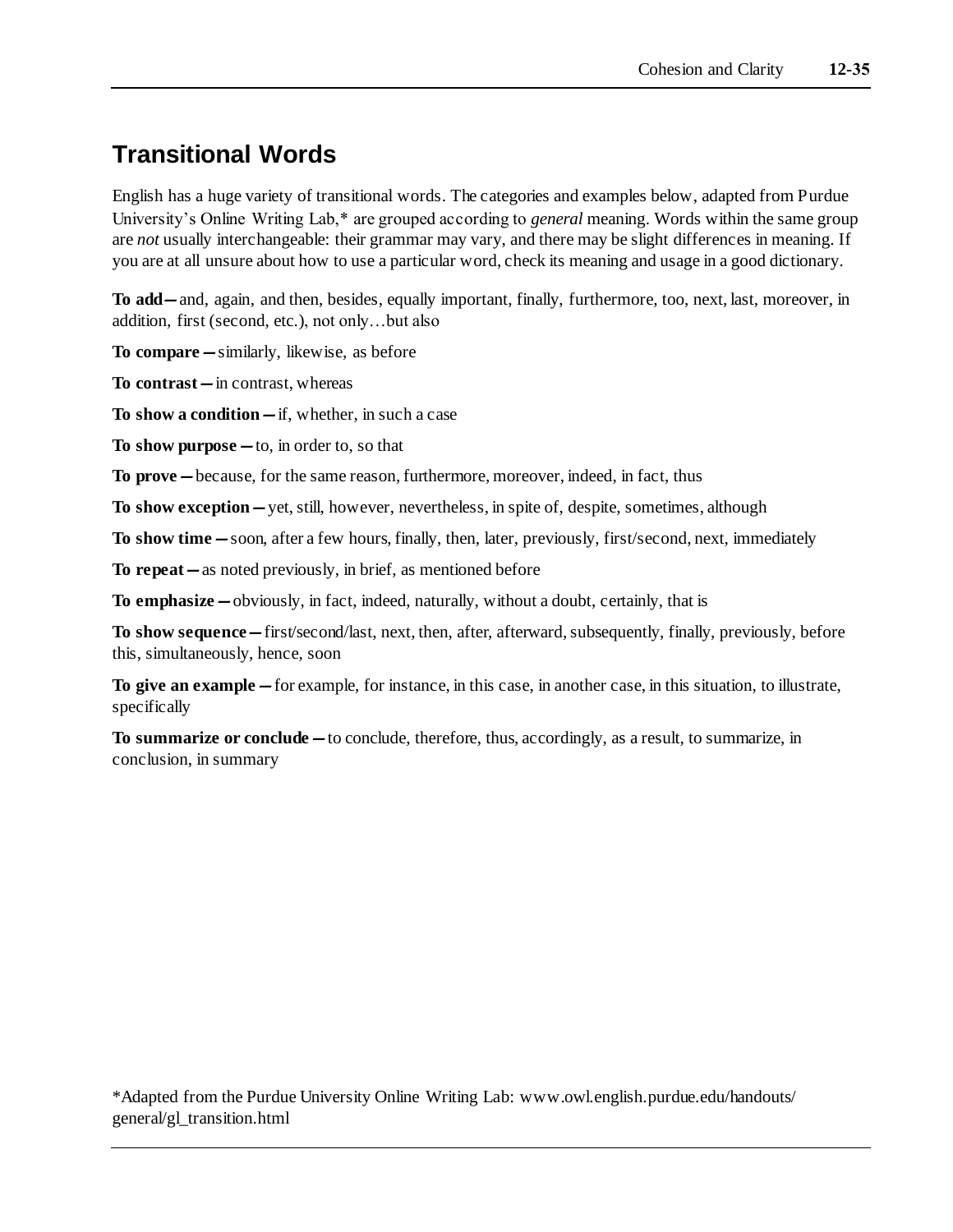# **Wordy Phrases to Avoid**

The following is a transcribed list of words, expressions, and jargon to avoid in scientific and technical writing and was taken from Robert A. Day's outstanding books on technical writing:

Day, Robert A. How to Write and Publish a Scientific Paper. Philadelphia, ISI Press, 1979. Day, Robert A. Scientific English: A Guide for Scientists and Other Professionals. Phoenix, Oryx Press, 1992.

| Avoid                              | Use instead       | <b>Avoid</b>              | Use instead    |
|------------------------------------|-------------------|---------------------------|----------------|
| a considerable amount of           | much              | be advised that           | (omit)         |
| a considerable                     | many              | by means of               | by, with       |
| number of                          |                   | capability                | ability        |
| a great number of                  | often             | causal factor             | cause          |
| times                              |                   | caveat                    | warning        |
| a majority of                      | most              | completely full           | full           |
| a number of                        | some              | consensus of              | consensus      |
| a small number of                  | a few             | opinion                   |                |
| absolutely                         | essential         | considerable              | much           |
| essential                          |                   | amount of                 |                |
| accounted for by                   | because           | deem                      | think          |
| the fact that                      |                   | definitely proved         | proved         |
| adjacent to                        | near              | despite the fact          | although       |
| afford an                          | let               | that                      |                |
| opportunity                        |                   | due to the fact           | because        |
| along the lines of                 | like              | that                      |                |
| an example of this<br>fact is that | for example       | during the course<br>of   | during, while  |
| an order of                        | 10 times faster   | during the time           | while          |
| magnitude                          |                   | that                      |                |
| faster                             |                   | echelons                  | levels         |
| apparent                           | clear             | elucidate                 | explain        |
| are of the same                    | agree             | employ                    | use            |
| opinion                            |                   | enclosed herewith         | enclosed       |
| as a consequence                   | because           | encounter                 | meet           |
| of                                 |                   | end result                | result         |
| as a matter of fact                | in fact (or omit) | endeavor                  | try            |
| as a means of                      | to                | entirely eliminate        | eliminate      |
| as is the case                     | as happens        | equivalent                | equal          |
| as of this date                    | today             | eventuate                 | happen         |
| as to                              | about (or omit)   | evidenced                 | showed         |
| as to whether                      | whether           | fabricate                 | make           |
| at a rapid rate                    | rapidly           | fatal outcome             | death          |
| at an early date                   | soon              | fewer in number           | fewer          |
| at an earlier date                 | previously        | finalize                  | end            |
| at some future                     | later             | first of all              | first          |
| time                               |                   | following                 | after          |
| at the conclusion                  | after             | for a period of           | for            |
| of                                 |                   | for the purpose of        | for            |
| at the present time                | now               | for the reason that       | since, because |
| at this point in<br>time           | now               | from the point of<br>view | for            |
| based on the fact                  | because           | future plans              | plans          |
| that                               |                   | give an account of        | describe       |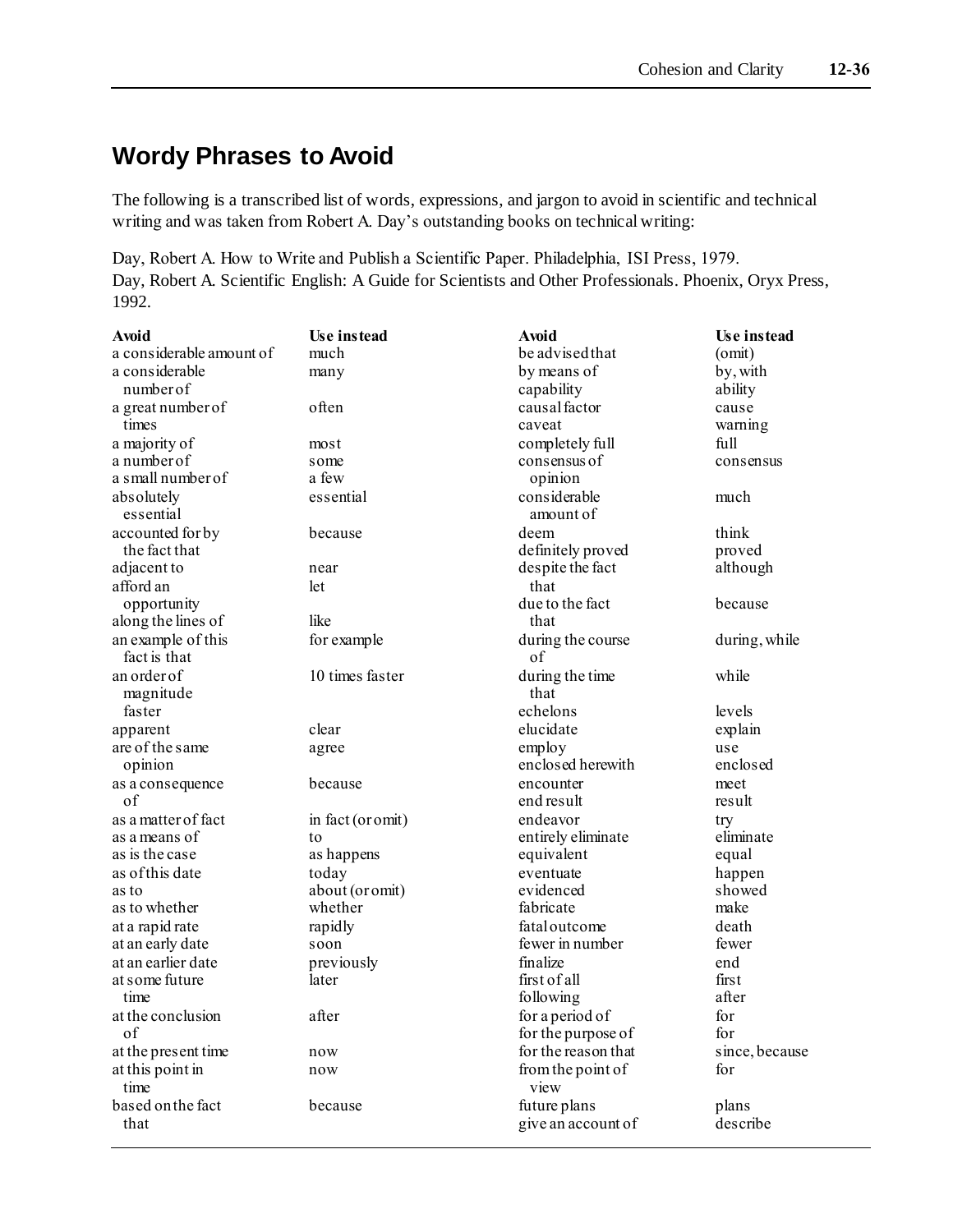**Avoid**<br> **Example 1** Use instead<br> **Example 2** consider give consideration to give rise to cause has been engaged has studied in a study of has the capability can of have the look like appearance of having regard to be about impact (verb) affect important essentials essentials in a number of some cases in a position to can, may in a satisfactory satisfactorily manner in a timely promptly manner in a very real in a sense (or omit) sense in almost all nearly always instances in case if in close proximity close, near to<br>in connection with in lieu of instead of in many cases often<br>in my opinion it is I think in my opinion it is not an uniustifiable assumption that in order to to to in respect to about in some cases sometimes<br>in spite of the fact although in spite of the fact that in terms of about in the absence of without in the amount of for in the event that if in the first place first in the not-too- soon distant future in the possession has, have of in view of the fact because, since that inasmuch as because inception start

about, concerning

**Avoid Use instead** incline to the view incumbent upon must initiate begin, start is defined as is it goes without I saying that I it has been Smith reported reported by Smith it is apparent that apparently it is believed that I think it is clear that clearly much additional work will be required before a complete understanding it is doubtful that possibly it is evident that A produced B A produced B it is generally many think believed it is my I understand that understanding that it is of interest to (omit) note that it is often the case often that it is we recommend recommended that it is worth note that pointing out in this context that it may be that I think it may, however, but be noted that it should be noted note that (or omit) that it was observed in we observed the course of these experiments that join together join lacked the ability could not to

it has long been (the author hasn't bothered to known that look up the reference) it is clear that (the author doesn't understand it)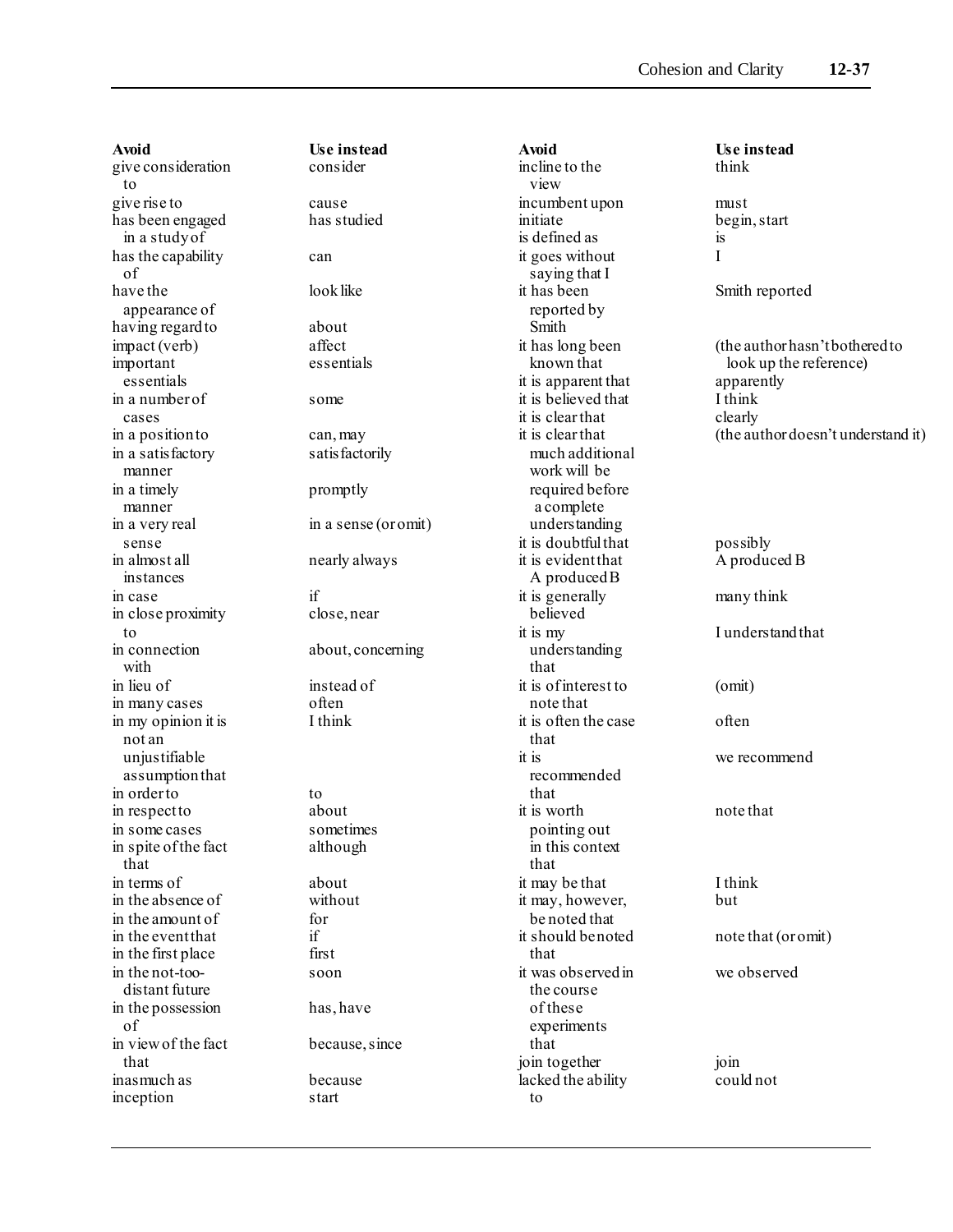**Avoid Use instead** large in size large large<br>liaise with coord majority of most make preparations prepare for make reference to refer to methodology method militate against prohibit month of (omit) new initiatives initiatives not later than by of great useful theoretical and practical importance of long standing old of the opinion that think that on account of because on a daily basis daily on behalf of for on no occasion never on the basis of by on the grounds since, because that on the part of by, among, for optimum best<br>ourattention has (we but been called to the fact that owing to the fact since, because that parameters limits penultimate next to the last perform do permit let place a major stress emphasis on pooled together pooled practicable practical presents a picture resembles similar to prior to before prioritize rank determinations were performed provided that if quantity measure quite (omit)

coordinate with needless to say (omit, and consider leaving out whatever follows it) (we belatedly discovered) protein proteins were determined

quite a large much quantity of quite unique unique rather interesting interesting red in color red referred to as called relative to about remuneration pay, payment rendered broken completely inoperative resultant effect result root cause cause serious crisis crisis shortfall shortage smaller in size smaller so as to to to to to to to to to the solution of the solution of the solution of the solution of the solution of the solution of the solution of the solution of the solution of the solution of the solution of the solution subject matter subject subsequent to after sufficient enough take into consider consideration terminate end the great majority most of the opinion is I think advanced that the predominant most number the question as to whether whether there is a reason I think to believe<br>this result would seem to indicate through the use of by, with<br>ultimate last ultimate utilize use<br>was of the opinion believed was of the opinion that we wish to thank we thank whether or not whether with a view to to to with reference to about (or omit) with regard to about with the possible except exception of with the result so that that

**Avoid Use instead** this result indicates ways and means ways, means (not both)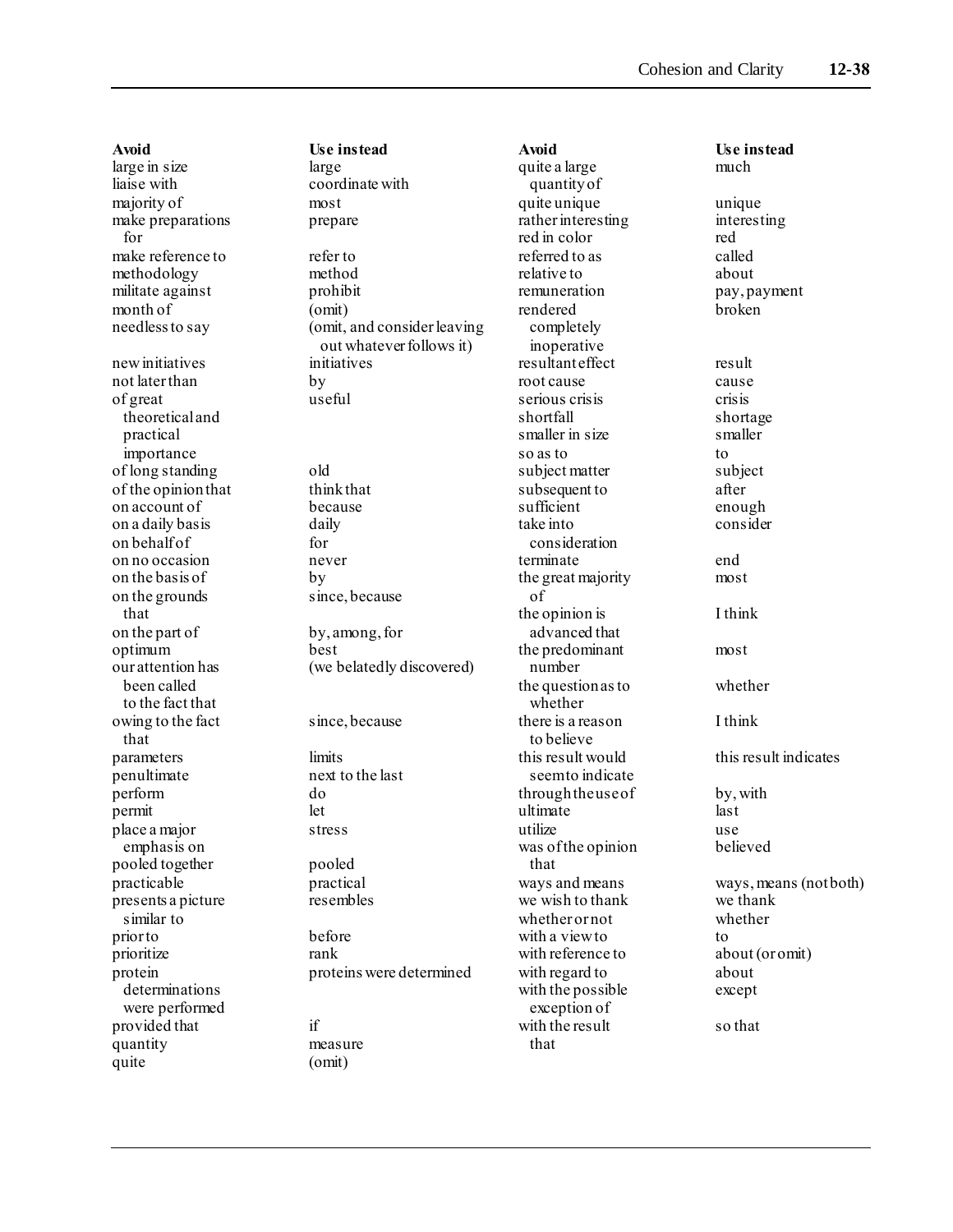# **Avoiding Common Comma Errors**

### **When to Use Commas**

Use commas between independent clauses that are linked with a coordinating conjunction—and, but, or, nor, so, for, yet (an independent clause has a subject and a verb and could stand alone as a sentence):

*Not:* Most patients tolerated the drug regimen well but three patients required hospitalization for grade 4 toxic effects.

*Correct:* Most patients tolerated the drug regimen well, but three patients required hospitalization for grade 4 toxic effects.

Use commas between items in a series if there are 3 or more items:

*Correct:* The patient received fluorouracil, doxorubicin, and cyclophosphamide. *But:* The patient received doxorubicin and cyclophosphamide.

Use commas to set off nonrestrictive clauses or phrases (nonrestrictive clauses or phrases provide information that is relevant to the topic but not essential to the meaning of the sentence):

*Correct:* Dr. John Smith, an associate professor in the Department of Experimental Biology, is building a database of epigenetic changes in acute lymphoblastic leukemia. *But:* The Dr. John Smith who works in New York City must not be confused with the Dr. John Smith who was recently arrested for fraud. *(The clauses beginning with "who" tell you which of two John Smiths is meant.)*

*Correct:* Many types of cancer, such as breast cancer and colon cancer, can be cured if diagnosed at an early stage.

*But:* Only breast cancers that are diagnosed at an early stage can be cured. *(The clause beginning with "that" indicates which cancers are potentially curable.)*

Use commas before and after a nonrestrictive appositive (an appositive renames or defines a noun; degrees, years in dates, and many geographical names are often treated like nonrestrictive appositives):

*Correct:* DNA methylation, the addition of a methyl group to one of the bases of DNA, is a fundamental part of gene expression.

*Not:* The diagnosis was Refsum's disease or phytanic acid storage disease. *(Without a comma, the sentence says that the patient had one of two diseases.) Correct:* The diagnosis was Refsum's disease, or phytanic acid storage disease. *(With a comma, the sentence says the patient had Refsum's disease, which is also known by another name. The word "or" is often used before nonrestrictive appositives.)*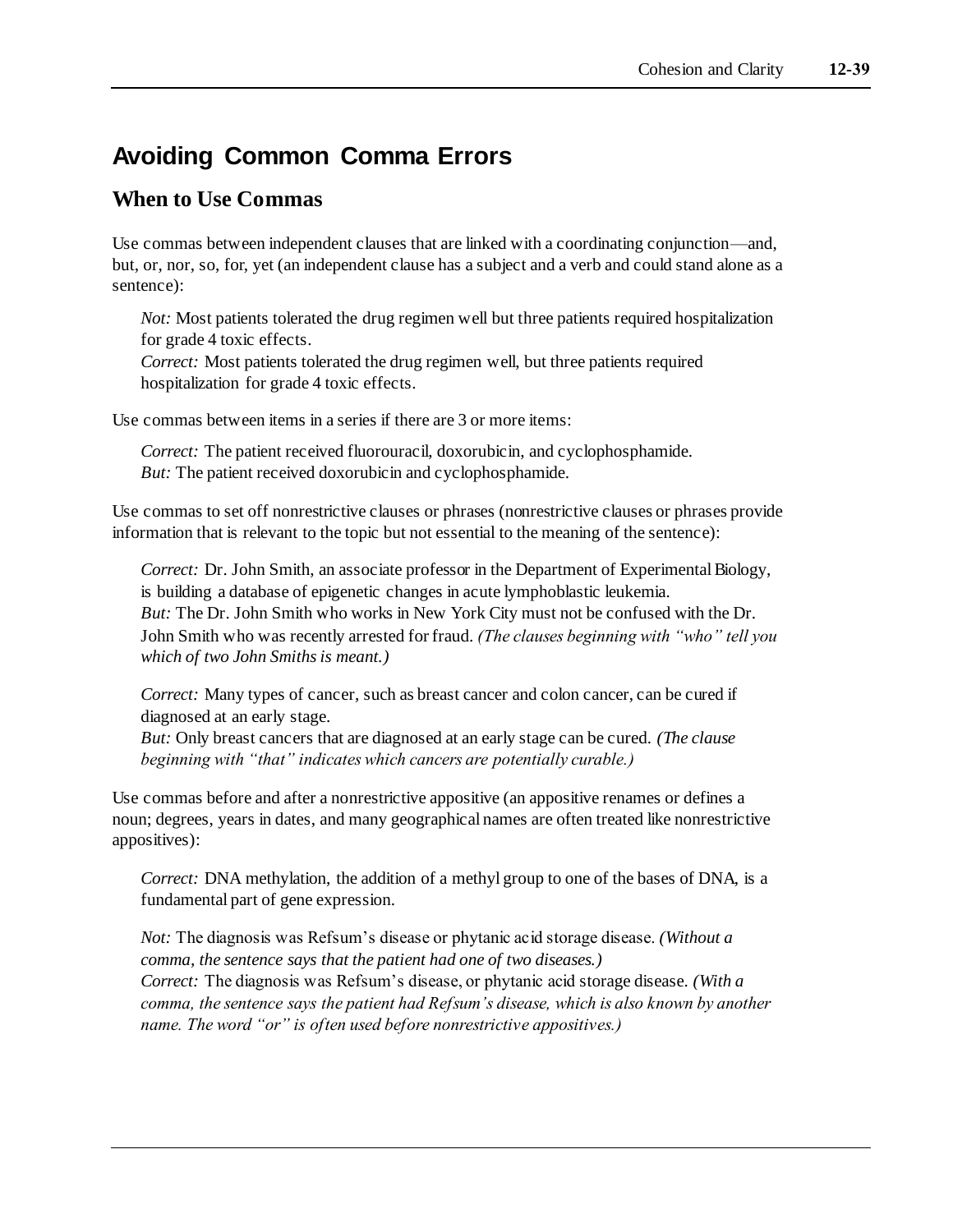*Not:* The study was conducted from May 1, 2002 to July 31, 2002. *Correct:* The study was conducted from May 1, 2002, to July 31, 2002. *But:* The study was conducted from 1 May 2002 to 31 July 2002. *But:* The study was conducted from May 2002 to July 2002.

*Not:* Paris, France is an interesting place to visit. *Correct:* Paris, France, is an interesting place to visit.

*Correct:* Houston, Texas, is unbearably hot and humid in the summer.

*Correct:* Edgardo Hidalgo, PhD, has been nominated for the Cranton Prize.

Use commas after introductory words, phrases, or clauses:

*Correct:* To be eligible for the study, patients must not have received any prior radiation therapy.

*Correct:* In contrast to previous studies, our study demonstrates that the therapy is ineffective.

Use commas to set off contrasted elements:

*Correct:* The therapy cured the underlying disease, not just improved the symptoms.

*Correct:* Patients younger than 60 years, but not those older, have a favorable prognosis.

Use commas after "e.g." or "for example" and after "i.e." or "that is":

*Correct:* There are many treatment choices (e.g., morphine, oxycodone, and propoxyphene).

*Correct:* In linear writing, thoughts and ideas are expressed sequentially, that is, in a line.

### **When** *Not* **to Use Commas**

Do not use commas between two verbs that share the same subject:

*Not:* The samples were paraffin-embedded, and stained with hematoxylin-eosin stain. *Correct:* The samples were paraffin-embedded and stained with hematoxylin-eosin stain. *But:* The samples were paraffin-embedded, and half were stained with hematoxylin-eosin stain. *(This sentence has two independent clauses.)*

Do not use commas between independent clauses that are not linked by a coordinating conjunction:

*Not:* The records of all 313 patients were reviewed, the 212 who met the inclusion criteria were included in this retrospective study.

*Correct:* The records of all 313 patients were reviewed, and the 212 who met the inclusion criteria were included in this retrospective study.

*Correct:* The records of all 313 patients were reviewed; the 212 who met the inclusion criteria were included in this retrospective study.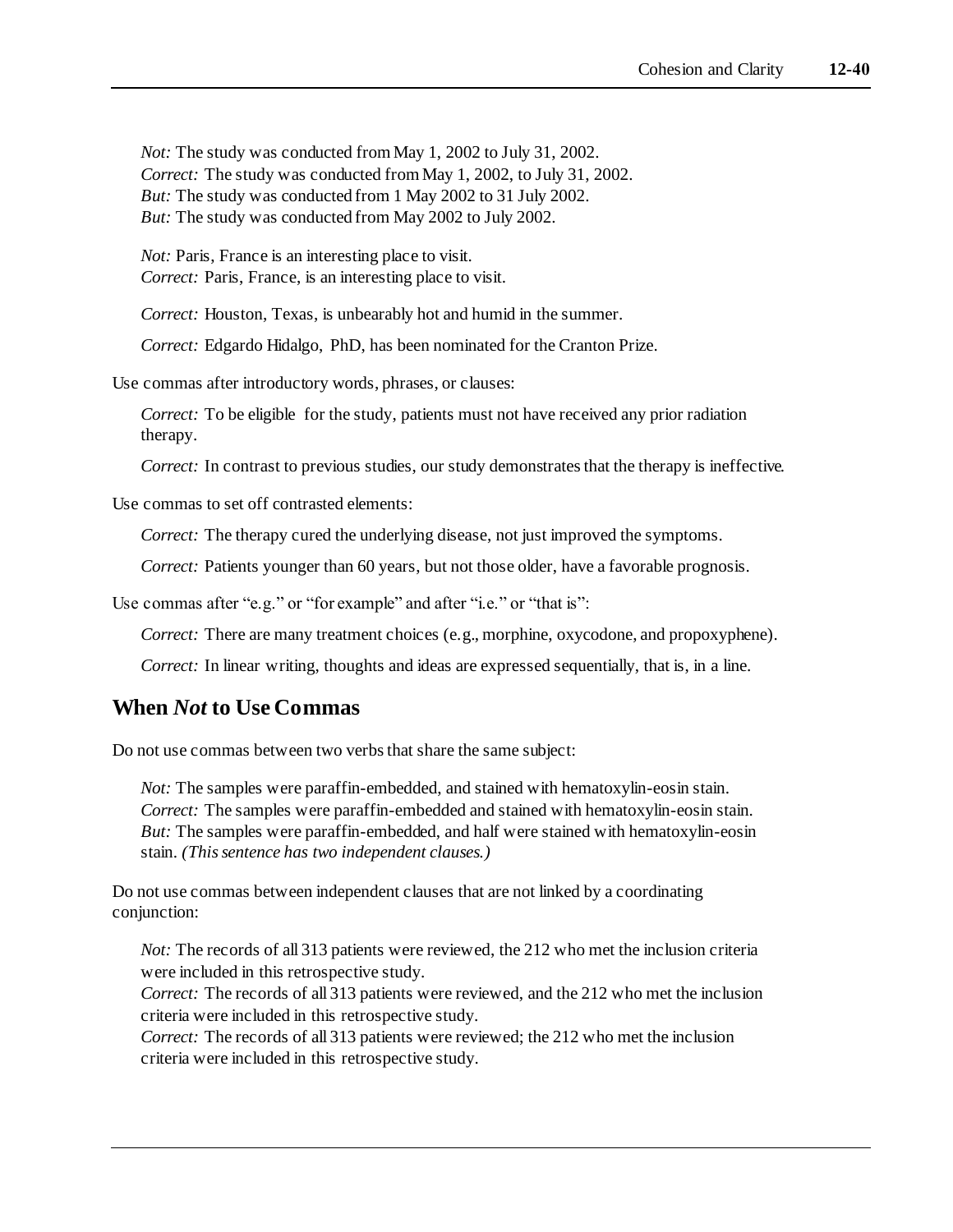*Not:* The 5-year overall survival rate was higher in the high-dose group than in the low-dose group, however, this difference was not statistically significant.

*Correct:* The 5-year overall survival rate was higher in the high-dose group than in the lowdose group; however, this difference was not statistically significant.

*Correct:* The 5-year overall survival rate was higher in the high-dose group than in the lowdose group, but this difference was not statistically significant.

Do not use commas around restrictive clauses or phrases (restrictive clauses or phrases are essential to the meaning of the sentence):

*Not:* The only patient, who experienced a grade 4 toxic effect, was an 87-year-old woman. *Correct:* The only patient who experienced a grade 4 toxic effect was an 87-year-old woman. *But:* The patient, who was 87 years old, recovered from the toxic effects of the drug and was discharged from the hospital after 3 days. *(The clause beginning with "who" is nonrestrictive.)*

*Correct:* Researchers are investigating drugs that may inhibit angiogenesis.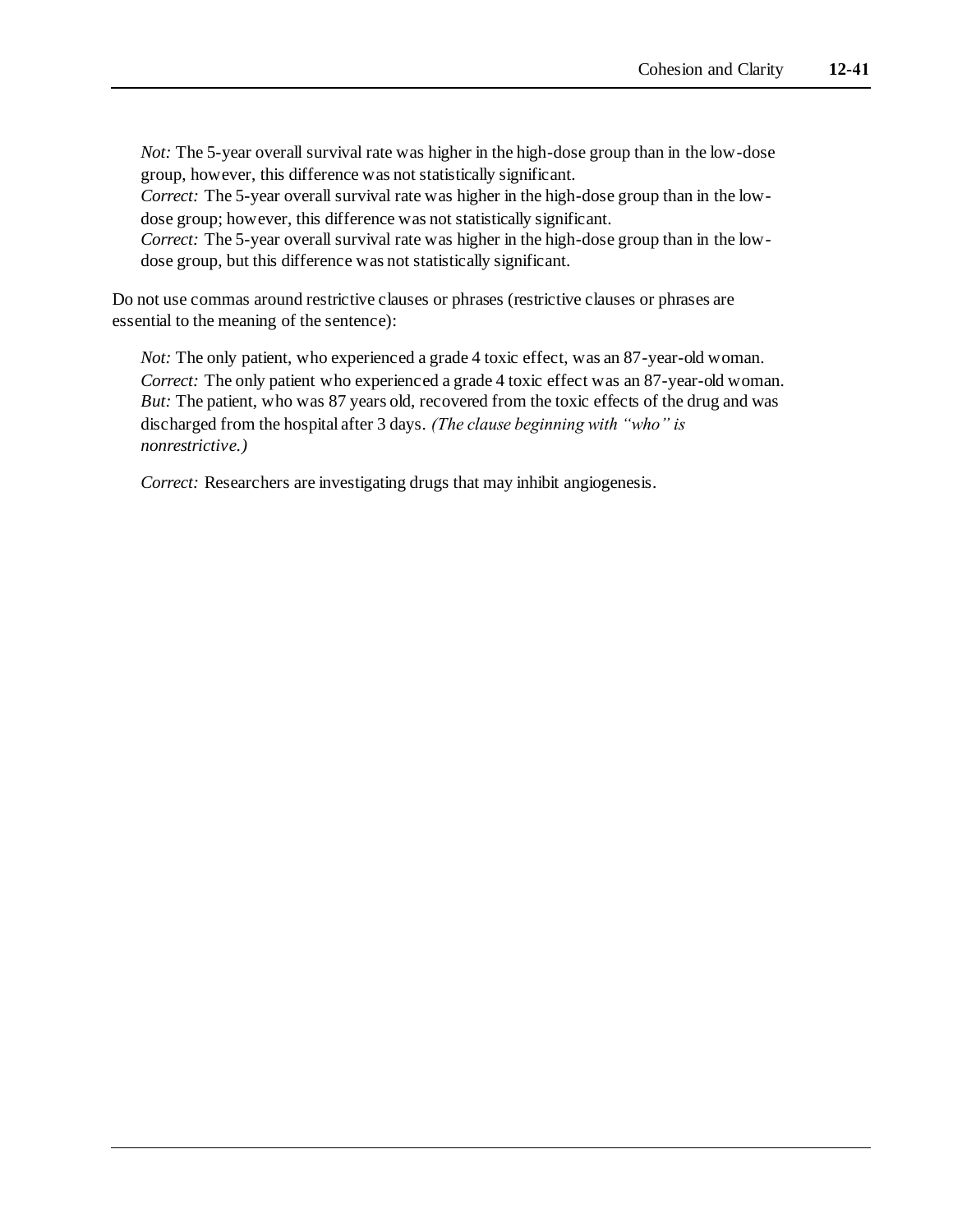# **References for This Chapter**

Bach PB et al. Variations in lung cancer risk among smokers. J Natl Cancer Inst 95:470–477, 2003.

Boyden LM et al. High bone density due to a mutation in LDL-receptor-related protein 5. N Engl J Med 346:1513–1521, 2002.

Campbell E. ESL Resource Book for Engineers and Scientists. New York, John Wiley & Sons, 1995.

Cohen J. HIV: Escape artist par excellence. Science 299:1505–1508, 2003.

Crapanzano M. FNA Clinic streamlines biopsy diagnosis of palpable lesions. OncoLog 47(11):2–3, 2002.

Day RA. How to Write and Publish a Scientific Paper. Philadelphia, ISI Press,1979.

Day RA. Scientific English: A Guide for Scientists and Other Professionals. Phoenix, Oryx Press, 1992.

Gritsko TM et al. Activation and overexpression of centrosome kinase BTAK/Aurora-A in human ovarian cancer. Clin Cancer Res 9:1420–1426, 2003.

Hagmann M. Computers aid vaccine design. Science 290:80–81, 2000.

Heintz N. Ataxin-1 regulators in the spotlight. Science 301:59–60, 2003.

Huth EJ. How to Write and Publish Papers in the Medical Sciences. 2nd edition. Baltimore, Williams & Wilkins, 1990.

Keller ET et al. Overview of metastasis and metastases. J Musculoskel Neuron Interact 2:567–569, 2002.

List JF & Habener JF. Defective melanocortin 4 receptors in hyperphagia and morbid obesity. N Engl J Med 348:1160–1163, 2003.

Nussbaum RL & Ellis CE. Alzheimer's disease and Parkinson's disease. N Engl J Med 348:1356–1364, 2003.

Ridker PM et al. Long-term low-intensity warfarin therapy for the prevention of recurrent venous thromboembolism. N Engl J Med 348:1425–1434, 2003.

Staples MP et al. Risk of prostate cancer associated with a family history in an era of rapid increase in prostate cancer diagnosis (Australia). Cancer Causes Control 14:161–166, 2003.

Tsuneoka Y et al. 2-Aminobiphenyl-induced liver and urinary bladder DNA adduct formation in Cyp1a2(-/-) and Cyp1a2(-/-) mice. J Natl Cancer Inst 95:1227–1237, 2003.

Ward DE. The Cancer Handbook: A Guide for the Nonspecialist. Columbus, OH, Ohio State University Press, 1995.

Wolkow CA et al. Regulation of *C. elegans* life-span by insulinlike signaling in the nervous system. Science 290:5480, 2000.